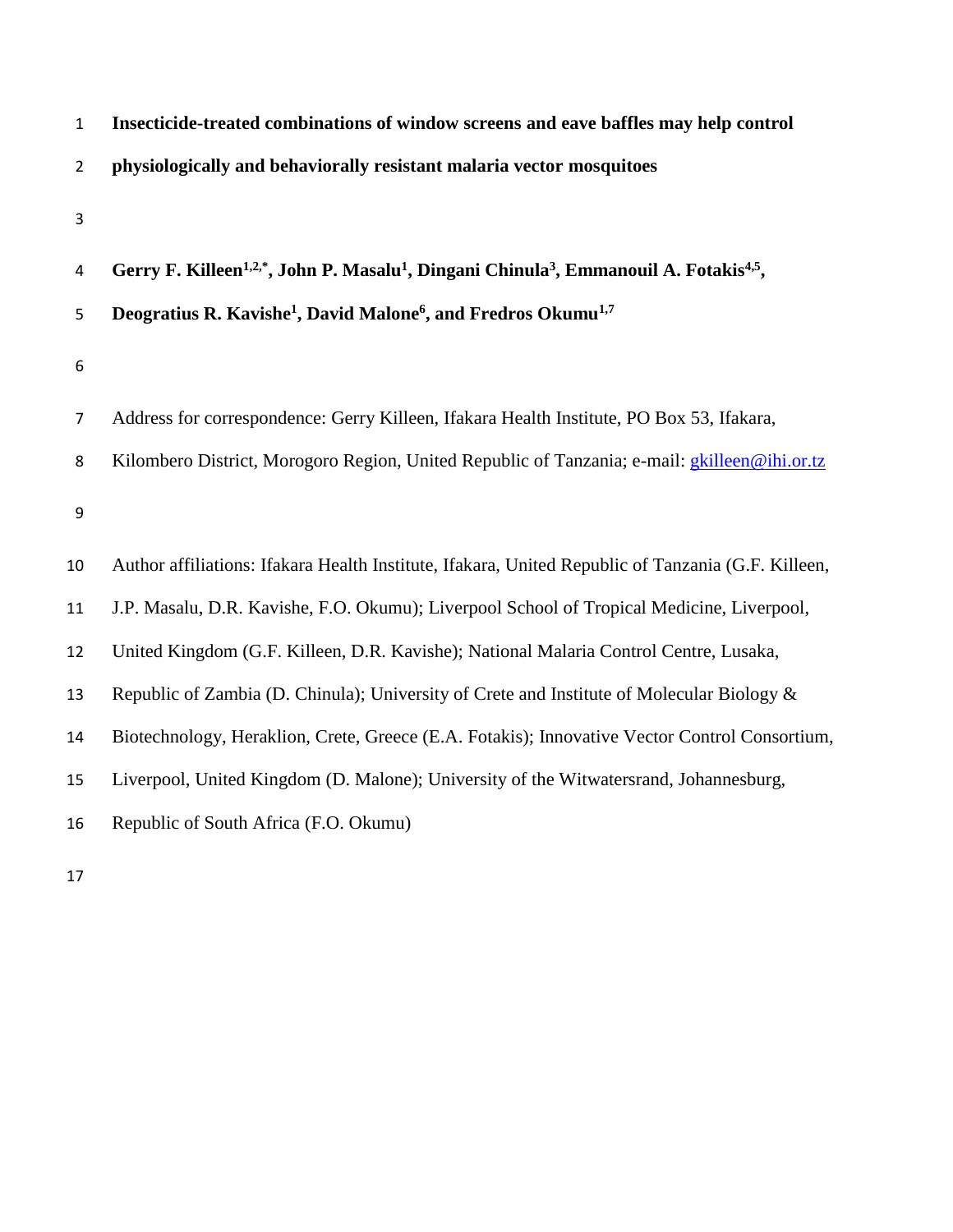# **Abstract**

 Netting window screens and eave baffles (WSEBs), allowing mosquitoes to enter but not exit from houses, were assessed as an alternative to indoor residual spraying (IRS) for malaria vector control. WSEBs treated with water, the pyrethroid lambda-cyhalothrin (LC), or the organophosphate pirimiphos-methyl (PM), with and without a binding agent (BA) for increasing insecticide persistence on netting, were compared with IRS in experimental huts. Compared with IRS using the same insecticide, WSEBs killed similar proportions of *Anopheles funestus* which were resistant to pyrethroids, carbamates and organochlorines, and greater proportions of pyrethroid-resistant, early-exiting *An. arabiensis*. WSEBs with PM killed greater proportions of 27 both vectors than with LC or LC plus PM, and were equally efficacious when combined with BA. WSEBs required far less insecticide than IRS and BAs may enhance durability. WSEBs may enable affordable deployment of insecticide combinations to mitigate against physiological insecticide resistance, and improve impact upon behaviorally-resistant, early-exiting vectors.

#### **Summary**

 Here we show how insecticide-treated netting window screens and eave baffles may be an efficacious alternative to indoor residual spraying for malaria vector control, to reduce insecticide consumption and enable affordable deployment of insecticide cocktails against physiologically and behaviorally resistant mosquitoes.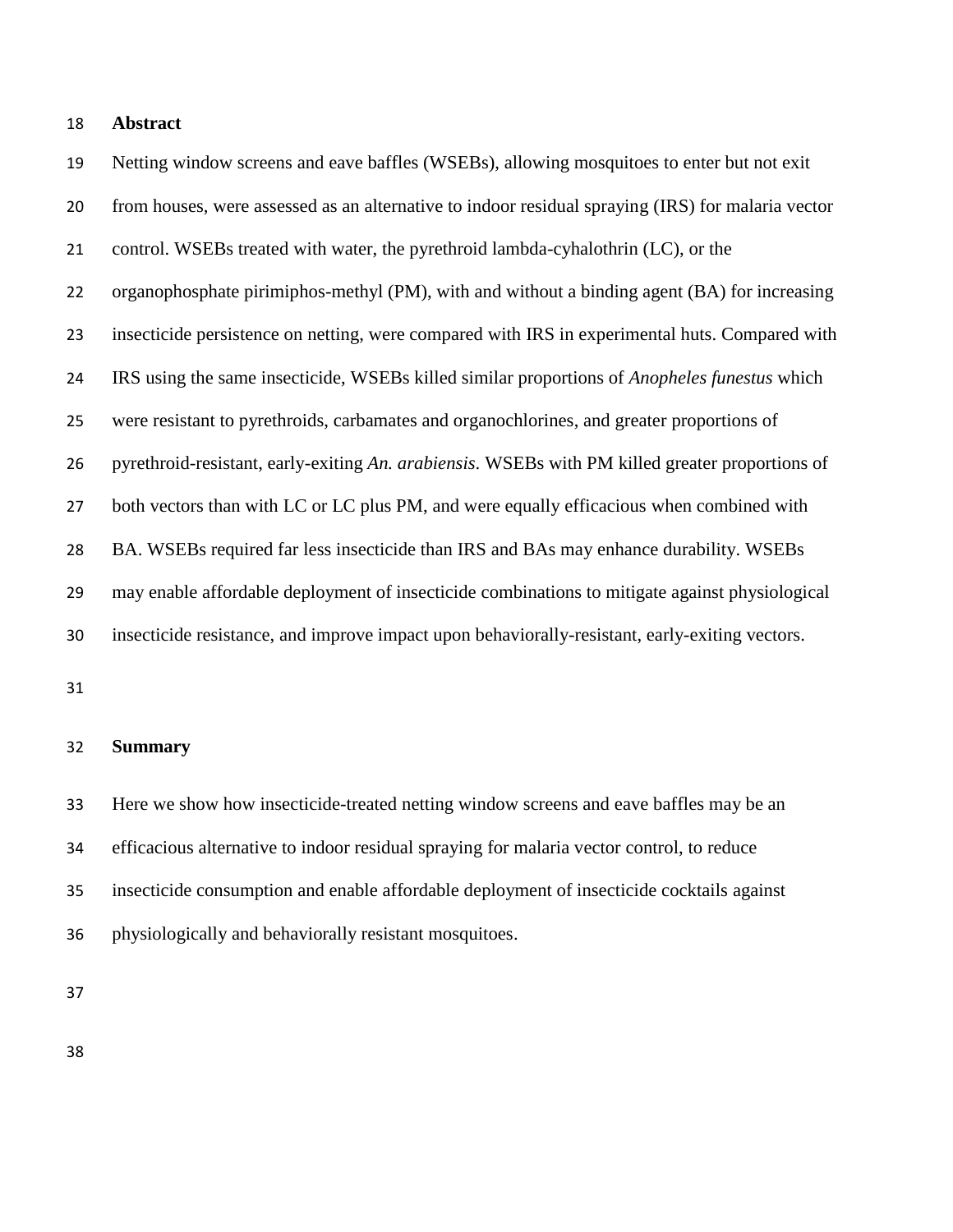# Insecticidal window screens and eave baffles **Keywords** Malaria, *Plasmodium*, vector control, indoor residual spraying, insecticide resistance, residual transmission, behavior, mosquito, *Anopheles*

# **Background**

Vector control with long-lasting insecticidal nets (LLINs) and indoor residual spraying (IRS)

interventions account for 78% of the 663 million malaria cases, and most of the four million

deaths, averted globally over recent years [\(1,](#page-15-0) [2\)](#page-16-0). LLINs and IRS can dramatically reduce malaria

transmission by killing sufficient numbers of vector mosquitoes when they attack sleeping

humans and/or rest indoors [\(3-5\)](#page-16-1). However, as these approaches have been scaled up,

*physiological* resistance to their insecticidal active ingredients has become increasingly common,

threatening a "looming public health catastrophe" [\(6\)](#page-16-2). Physiological resistance to pyrethroids,

the only class of insecticides suitable for use on LLINs, is now widespread and undermining the

impact of vector control all across Africa [\(7\)](#page-16-3).

Only four directly lethal insecticide classes are currently recommended for control of adult

malaria vectors with LLINs or IRS: Pyrethroids (eg permethrin, deltamethrin, lambda-

cyhalothrin), organochlorines (eg DDT), carbamates (eg bendiocarb, propoxur) and

organophosphates (eg. malathion, fenitrothrion, pirimiphos methyl) [\(8\)](#page-16-4). Mechanisms of cross-

# **Running title**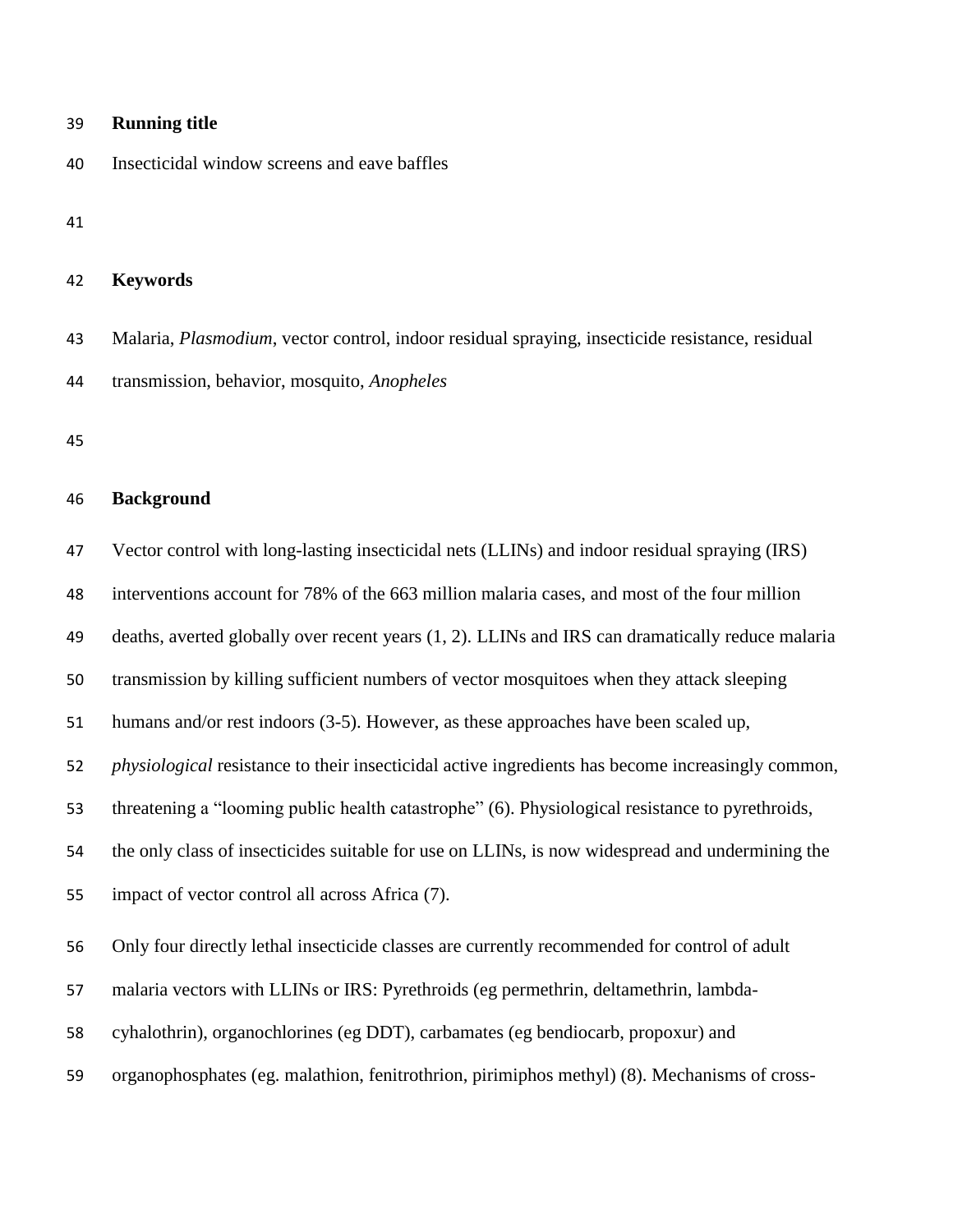resistance against both organochlorines and pyrethroids limit their utility for combined use in rotations, mosaics or combinations [\(7,](#page-16-3) [8\)](#page-16-4). Organochlorines (DDT in particular) and carbamates have a long history of use in both agriculture and public health and resistance to both these classes is already emerging following only a few brief years of use in IRS at programmatic scales [\(7\)](#page-16-3). Neither these classes, nor the organophosphates, can be safely applied to LLINs at operationally effective doses [\(8\)](#page-16-4), and they are all prohibitively expensive for routine IRS applications [\(9-11\)](#page-16-5).

 For example, year-round protection of all 40 million (M) people at risk in Tanzania, with IRS using the ideal recommended dose of the new capsule suspension (CS) formulation of organophosphate pirimiphos-methyl (PM), would cost \$157M annually for insecticide procurement alone, exceeding the entire national malaria control budget of \$114. PM procurement alone for continuous IRS coverage of all at-risk populations would cost \$3.3 Billion (B) annually across Africa and \$12.5B worldwide, dwarfing the total global malaria control budget of only \$2.5B [\(10\)](#page-16-6). As such expensive insecticides have become increasingly necessary due to pyrethroid resistance, IRS coverage has inevitably declined [\(9-11\)](#page-16-5) and now stands at only 3.4% globally [\(12\)](#page-17-0). While new insecticides are being developed for malaria vector control [\(6,](#page-16-2) [7,](#page-16-3) [13\)](#page-17-1), these may well be similarly expensive. Also, unless these new active ingredients are astutely delivered through rotations, mosaics or combinations, they may not necessarily be any less prone to the emergence of physiological resistance [\(6-8\)](#page-16-2).

 Beyond physiological resistance, the impacts of LLINs and IRS are also attenuated by the tendency of vectors to enter but then rapidly exit again from houses, without resting on treated surfaces for long enough to accumulate a lethal doses of insecticide [\(14-16\)](#page-17-2). Repeatedly entering and then rapidly exiting from several houses, until an unprotected human victim can be attacked,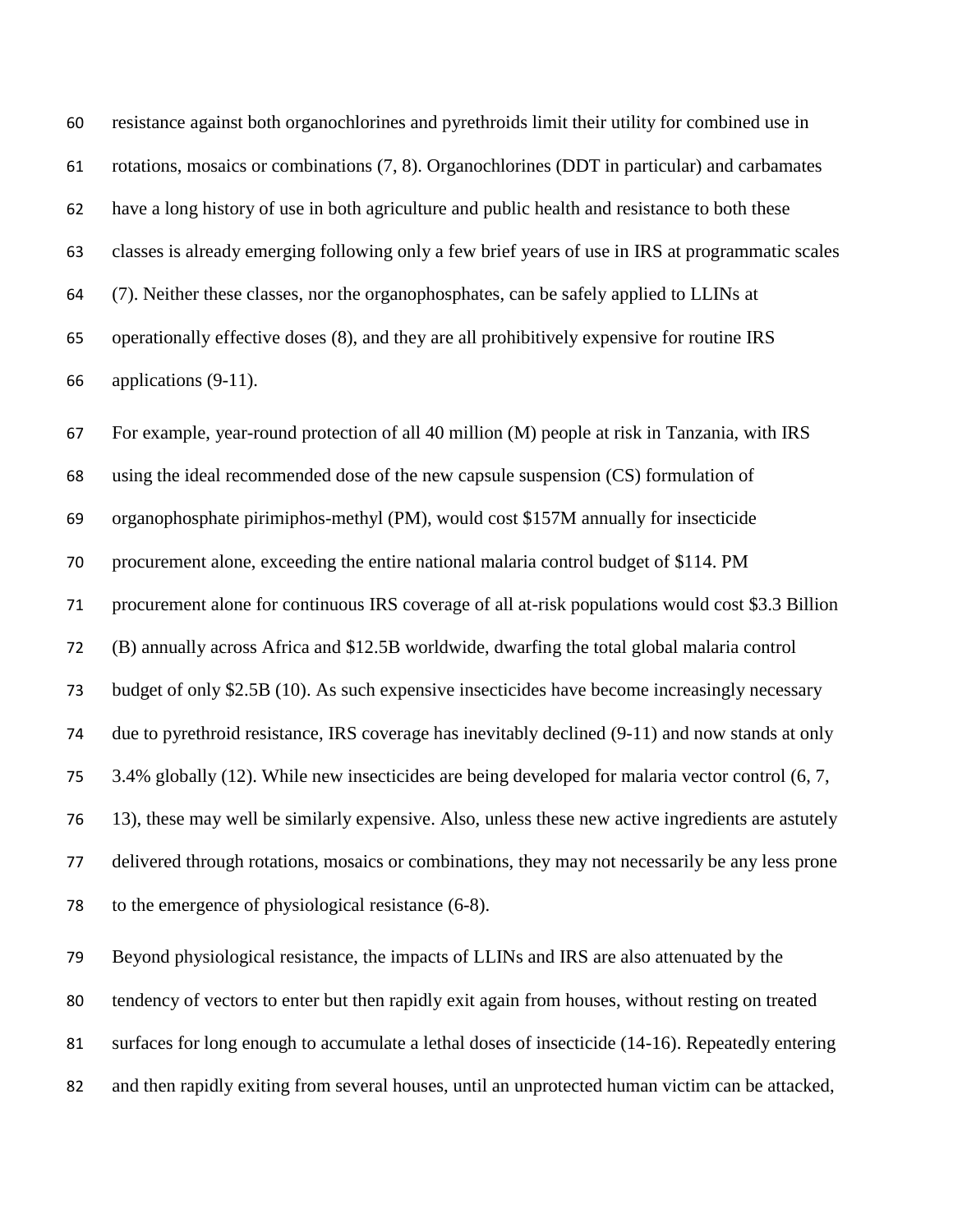allows mosquitoes to mediate persistent residual malaria transmission, by maximizing their feeding opportunities while minimizing their risks of exposure to LLINs and IRS when foraging indoors [\(17,](#page-17-3) [18\)](#page-17-4). New insecticide delivery methods will therefore be required to tackle such evasive early-exiting vectors [\(14,](#page-17-2) [16\)](#page-17-5), which may be described as behaviorally resilient (pre- existing traits, typically with considerable phenotypic plasticity) or even resistant (increasing frequency of selected heritable traits) [\(17,](#page-17-3) [19\)](#page-17-6). In fact, life history simulation analyses suggest such repeated visits to houses represent a vulnerability that can be exploited to great effect with improved methods for killing mosquitoes inside houses [\(17,](#page-17-3) [18\)](#page-17-4). Even for early-exiting vectors which often feed outdoors instead, most mosquitoes old enough to transmit malaria have previously entered at least one house, where they could be targeted with lethal insecticides or traps [\(18\)](#page-17-4).

 The personal protection provided by LLINs and IRS can be superseded and improved upon by physically mosquito-proofing houses with screened windows, ceilings and closed eaves [\(20\)](#page-17-7). However, most of the impact of LLINs and IRS upon malaria transmission is achieved by killing off mosquito populations *en masse* to protect entire communities, with the more obvious contributions of personal or household protection being far less equitable and important [\(4\)](#page-16-7). Household protection measures like spatial repellents or physical mosquito-proofing, which merely deter mosquitoes from entering houses and force them to seek blood elsewhere, may therefore have far less overall impact than those which kill them outright [\(21\)](#page-17-8). In many settings with highly efficient vectors, elimination of malaria transmission will probably require lethal measures that suppress [\(3-5\)](#page-16-1), or even eliminate [\(22\)](#page-17-9), entire mosquito populations, rather than merely deter them from entering houses [\(21\)](#page-17-8). New insecticide delivery methods are therefore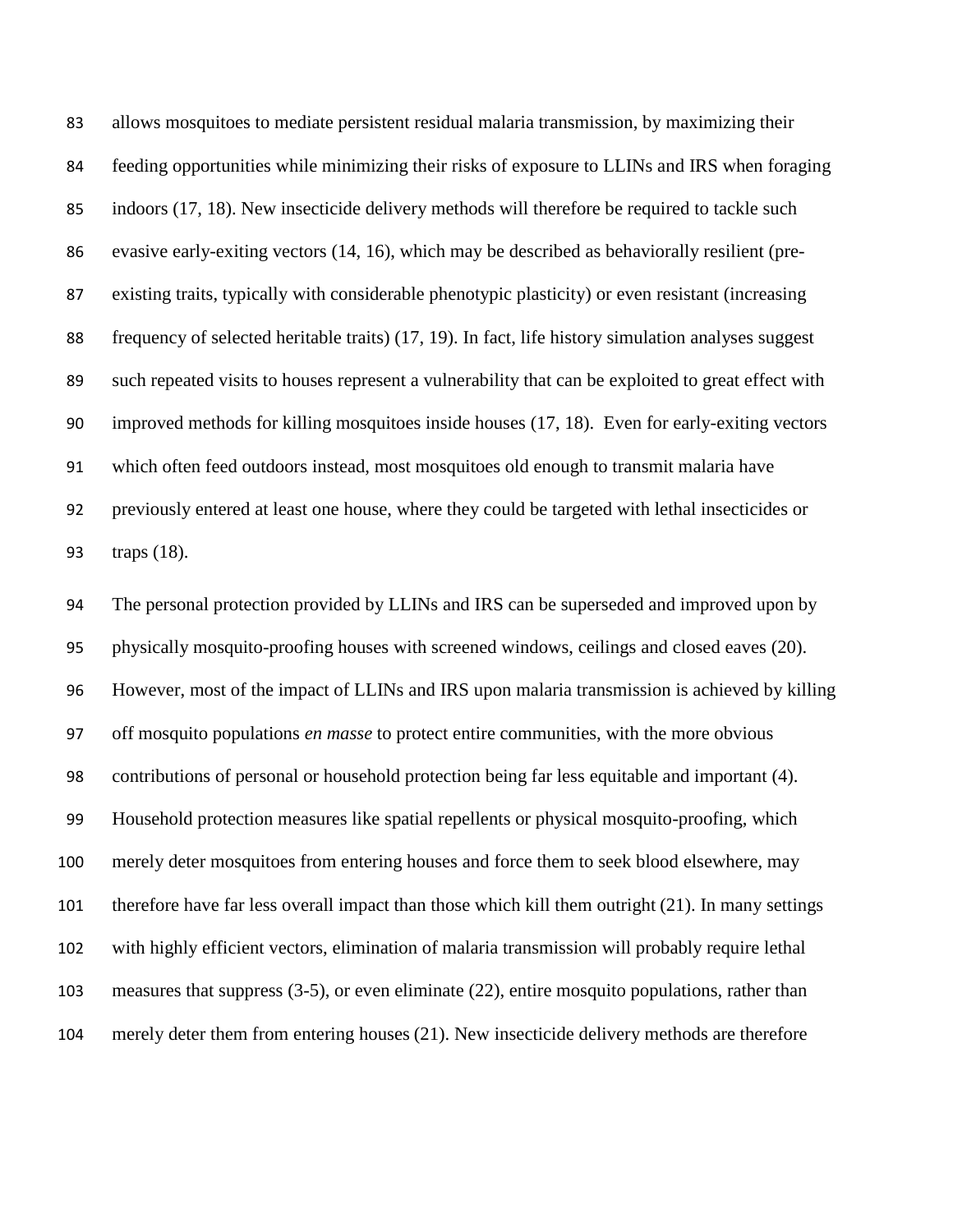urgently needed, to enable affordable deployment of multiple active ingredients, and more effective targeting of early-exiting mosquitoes [\(6,](#page-16-2) [8,](#page-16-4) [13\)](#page-17-1).

 Here we describe a simple housing modification with widely-available netting materials, which traps mosquitoes inside houses after they enter, and forces them into lethal contact with insecticides when they attempt to exit again (Figure 1). Eave baffles have been used for decades [\(23\)](#page-18-0) in standardized experimental hut designs for assessing LLINs and IRS [\(24,](#page-18-1) [25\)](#page-18-2). Eave baffles consist of netting panels slanting inwards and upwards from the upper end of the wall towards the roof, but leaving a small gap so that mosquitoes can freely enter the hut but cannot leave by the same route (Figure 1A). Eave baffles have been successfully used to target house-entering mosquitoes with fungal entomopathogens [\(26\)](#page-18-3), so here they were combined with netting window screens, and evaluated as a targeted delivery format for "off-the-shelf" formulations of commonly-used chemical insecticides (Figure 1B). Even though treated window screens and eave baffles (WSEBs) required far less insecticide than IRS, they achieved equivalent control of physiologically-resistant *Anopheles funestus* and improved control of early-exiting *An. arabiensis*. All these experiments were conducted in rural Tanzania with commercially-available IRS formulations of pyrethroids and organophosphates, which were combined with existing binding agent (BA) products for extending insecticide durability on LLINs.

# **Methods**

These experiments were conducted in Lupiro village in the Kilombero Valley of southern

Tanzania, where intense malaria transmission is mediated by two of the most important malaria

vectors in Africa: (1) Local *Anopheles funestus* mediate *rebounding* [\(14\)](#page-17-2) malaria transmission

because they are physiologically resistant to pyrethroids, carbamates and organochlorines [\(27\)](#page-18-4),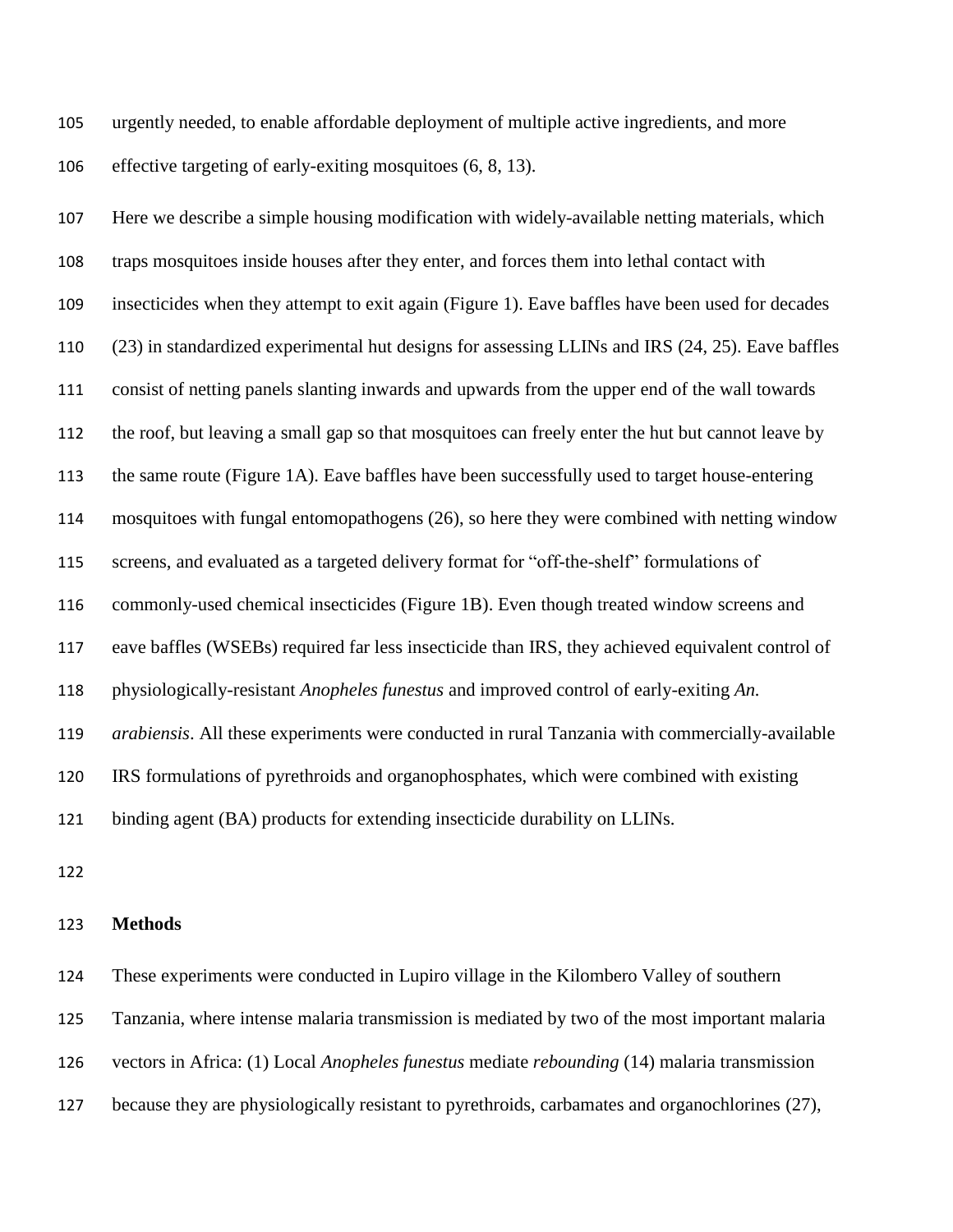and (2) Local *An. arabiensis* mediate resilient *residual* transmission [\(14\)](#page-17-2) because they are physiologically resistant to pyrethroids [\(27\)](#page-18-4) and also exhibit early-exiting behaviors that render them remarkably robust to indoor control with LLINs and IRS [\(18,](#page-17-4) [28,](#page-18-5) [29\)](#page-18-6). All procedures were approved by the Institutional Review Board of the Ifakara Health Institute (IHI/IRB/34-2014) and the Medical Research Coordination Committee of the National Institute for Medical Research (NIMR/HQ/R.8a/Vol IX/1903).

 Thirteen experimental huts of the Ifakara design [\(24,](#page-18-1) [29,](#page-18-6) [30\)](#page-18-7) were used to assess the impact of LLINs, IRS and insecticide-treated WSEBs, using standard methodology [\(31\)](#page-18-8). Four of these huts 136 were randomly selected and their inner wall and roof surfaces were sprayed with  $2 \text{ g} \cdot \text{m}^{-2}$  of a CS formulation of PM (Actellic 300CS®), using standard programmatic application procedures [\(32\)](#page-19-0). 138 Another four randomly-selected huts were sprayed with  $30 \text{ mg} \cdot \text{m}^{-2}$  of the pyrethroid lambda- cyhalothrin (LC), also in a CS formulation (Icon 10CS®). The remaining five huts were sprayed only with water to act as negative controls. Both of these long-lasting micro-encapsulated insecticide formulations are manufactured by Syngenta Crop Protection AG, Basel Switzerland for IRS applications, and are well characterized [\(33-35\)](#page-19-1). After spraying, two mattresses and fully 143 intact Permanet<sup>™</sup> LLINs (100 denier polyester multifilament mesh with 156 holes·inch<sup>-2</sup>, 144 surface-treated with 45 to 55 mg·m<sup>-2</sup> of deltamethrin in a resin foundation) were installed in each hut.

 Eave baffles are incorporated into experimental hut designs, to ensure mosquitoes can enter through approximately half of the eave gaps between the wall and the roof, but are then all either retained in the hut itself or forced into interception traps fitted to the remaining exit points [\(24,](#page-18-1) [25\)](#page-18-2). In a conventional experimental hut study, those remaining exit points are the windows and the remaining un-baffled half of the eave gaps [\(24,](#page-18-1) [25\)](#page-18-2). However, the purpose of this study was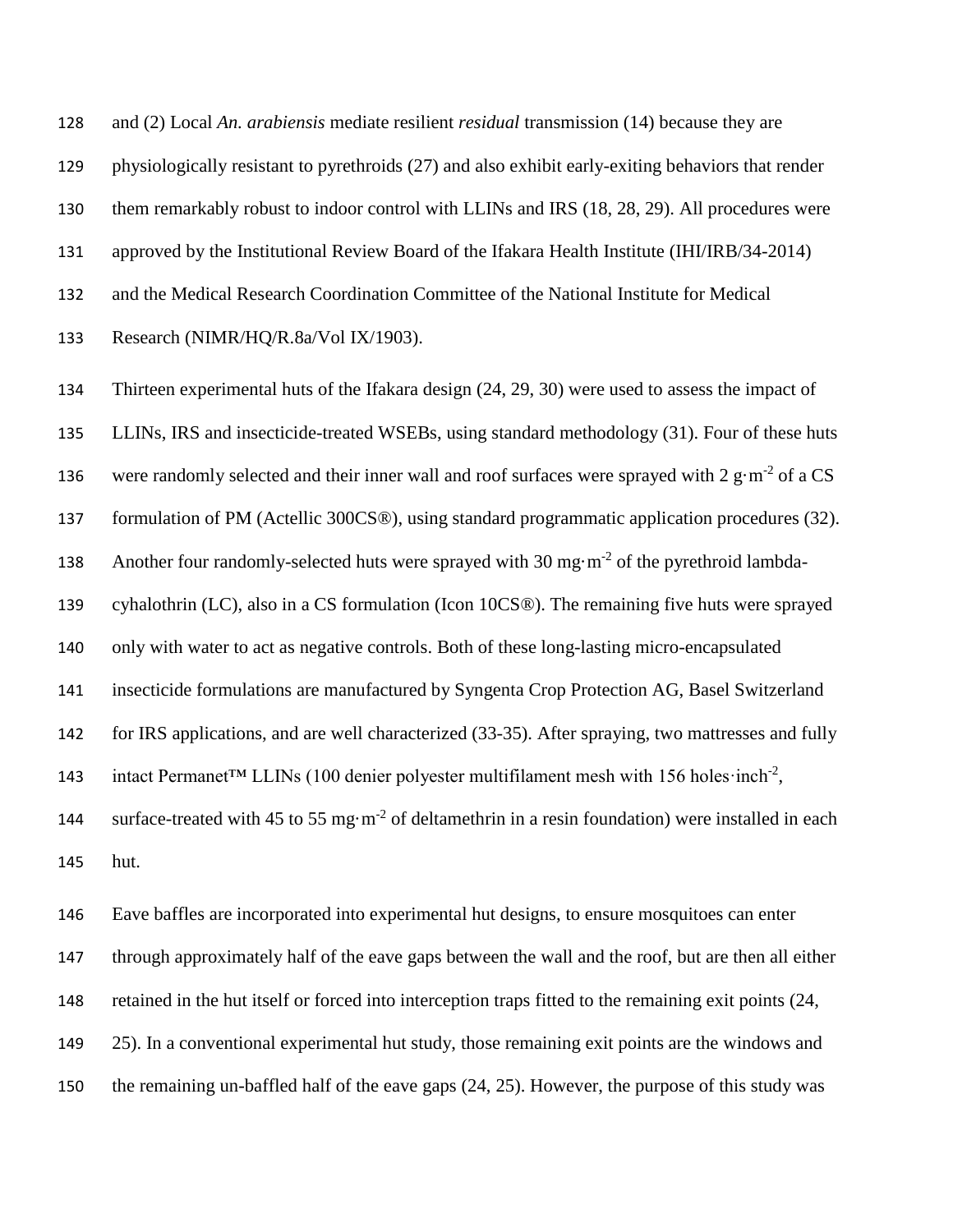to evaluate WSEBs as an insecticide delivery format in their own right. All the WSEB

 treatments, except for the full negative control, therefore included eave baffles fitted to *all* eave gaps, with and without exit traps, and identically-treated screens fitted over *all* windows (Table 1, Figure 1). Treated WSEBs were fitted in front of the exit traps, which were fitted immediately outside the hut [\(24\)](#page-18-1), so that any mosquito attempting to exit through any eave gap or window would be forced into contact with these insecticidal netting barriers (Figure 1).

 The only treatment without screens over the windows, or eave baffles over the half of the eave gaps with exit traps immediately outside, was therefore the full negative control (Table 1). These full negative controls had untreated eave baffles fitted only to the half of the eave spaces lacking exit traps, thus allowing mosquitoes to both enter and exit. The two partial negative controls had screens fitted over the windows and baffles fitted to all eave gaps, regardless of whether they acted as entry or exit points for mosquitoes, but were not treated with any insecticides (Table 1). One of the partial negative controls was treated with the non-insecticidal binding agent (BA) that Syngenta include along with LC (the same Icon 10CS formulation we used for IRS) in their Icon Maxx® product, to extend its active life on polyester netting [\(36\)](#page-19-2). Note that although the 166 manufacturer-recommended dose of LC on netting treated with the Icon Maxx® product (55 167 mg·m<sup>-2</sup>) is somewhat higher that used for IRS (30 mg·m<sup>-2</sup>), it is similar to that for deltamethrin 168 on the Permanet® LLINs used in this study  $(45 \text{ to } 55 \text{ mg} \cdot \text{m}^{-2})$ .

The first insecticidal WSEB treatment, listed fourth in Table 1, was this same long-lasting Icon

170 Maxx<sup>®</sup> product, this time including both the BA and the LC active ingredient [\(36\)](#page-19-2). Also,

WSEBs treated with PM were assessed at three different dosages that were comparable with

typical IRS application rates per square meter treated (Table 1). These three PM doses were also

assessed as a co-treatment with BA to potentially extend insecticide life, both with and without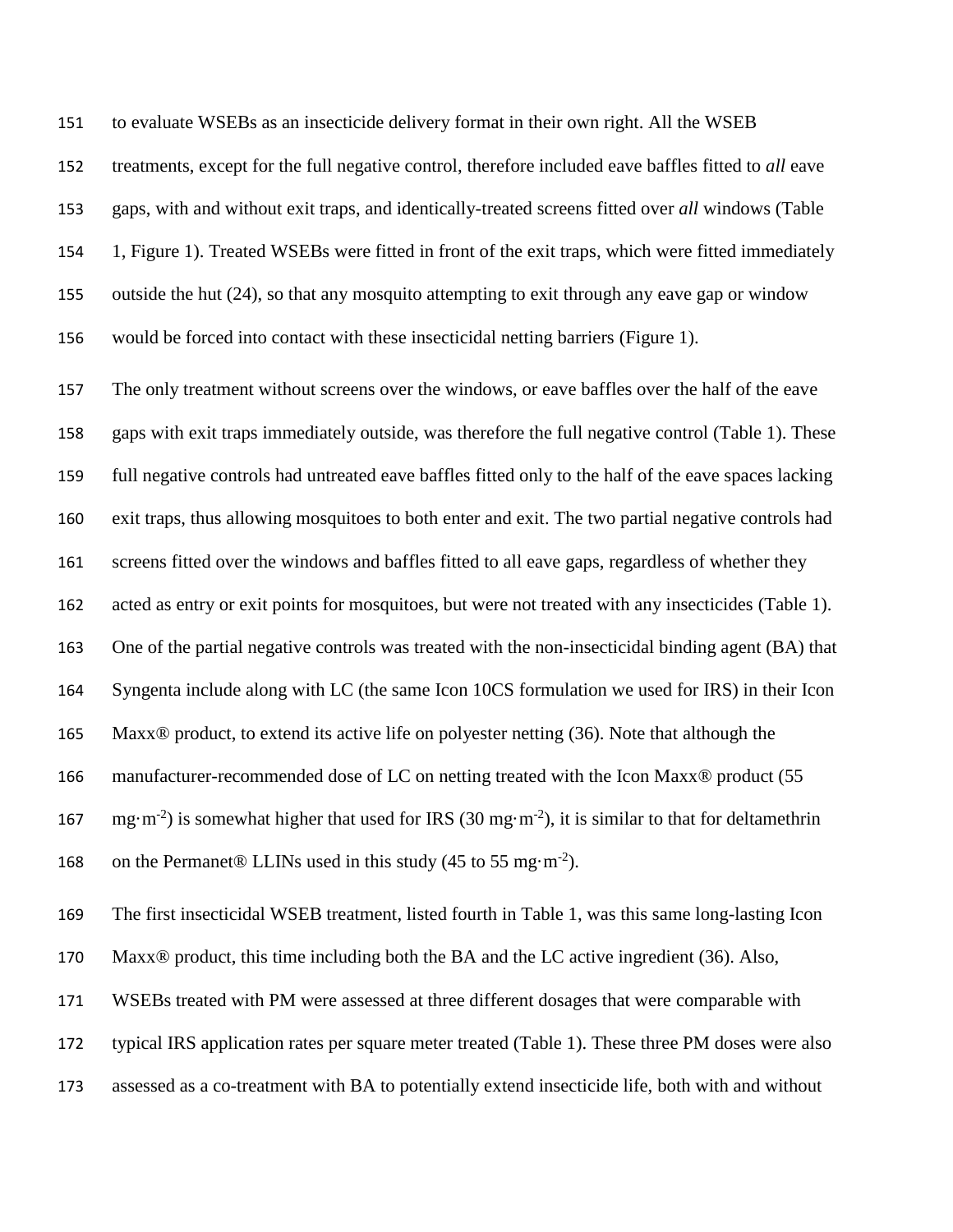| 174 | LC as a complementary second insecticide from a different chemical class (Table 1). LC was                   |
|-----|--------------------------------------------------------------------------------------------------------------|
| 175 | chosen, despite coming from the pyrethroid class to which both vector species in the study area              |
| 176 | are resistant (27), to assess the potential of such cocktails to select for restored pyrethroid              |
| 177 | susceptibility by selectively reducing mortality of insects that are both susceptible to its lethal          |
| 178 | mode of action and responsive to its irritant/repellent effects on mosquito behaviour (37). The              |
| 179 | mathematical modeling study which motivated assessment of this combination assumed that                      |
| 180 | these two pyrethroid susceptibility and responsiveness phenotypes, and presumably their                      |
| 181 | underlying genotypes, are closely associated and therefore co-selected (37).                                 |
| 182 | While all exit traps on eaves and windows were made of Teflon-coated fibreglass mesh (24), all               |
| 183 | eave baffles and window screens were instead made of 100-denier polyester netting (A to Z                    |
| 184 | Textile Mills, Arusha, Tanzania) of the kind typically used for bed nets. All WSEB were treated              |
| 185 | by soaking in aqueous suspensions of the insecticides and/or BA and then drying in the shade.                |
| 186 | To execute the full experimental design of this study, duplicate sets of the 13 detachable,                  |
| 187 | movable WSEB treatments (Table 1), were rotated nightly through the 13 huts over two full 26-                |
| 188 | day rounds of experimental replication (Additional file 1), between the 5 <sup>th</sup> of December 2015 and |
| 189 | the 1 <sup>st</sup> of February 2016. Each night, two adult male volunteers slept under the two LLINs inside |
| 190 | each hut from 19:00 to 07:00 hr. The volunteers then collected all mosquitoes inside the hut with            |
| 191 | a Prokopak aspirator (John W. Hock) (38), and then those inside the exit traps with a mouth                  |
| 192 | aspirator (24). Dead mosquitoes were then sorted taxonomically, classified by sex and abdominal              |
| 193 | status, and counted. Specimens collected alive were maintained in a field insectary for 24 hours             |
| 194 | before separating live and dead specimens for sorting, classification and counting. A random                 |
| 195 | sample of 242 specimens from the An. gambiae complex were identified to sibling species by                   |
| 196 | polymerase chain reaction (39).                                                                              |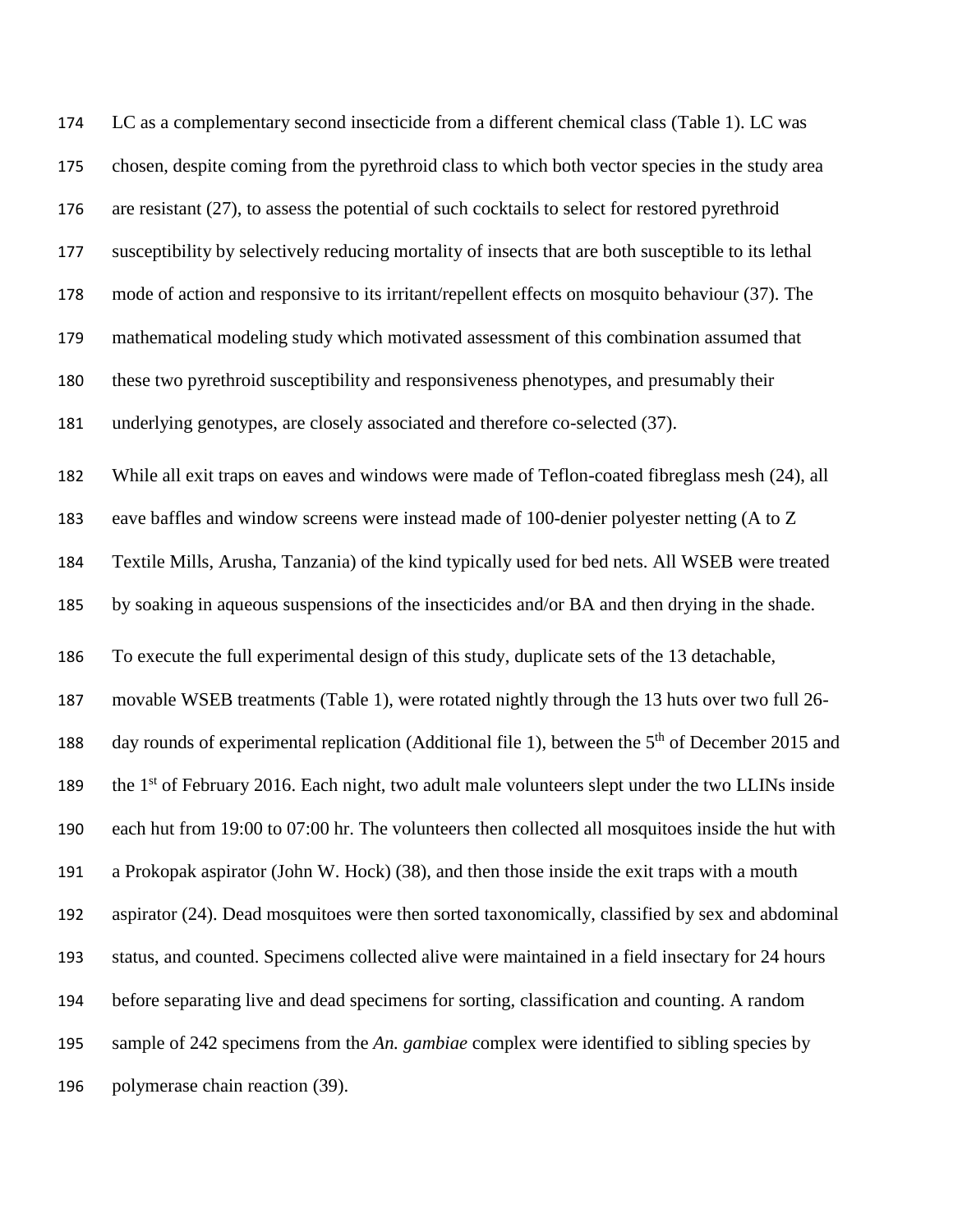Each pair of volunteers remained assigned to a fixed experimental hut throughout the study, so that variability associated with these individuals and the huts themselves could be analyzed as a single, consistent source of variance. Following mosquito collection each morning, each pair of volunteers was only responsible for installing the set of WSEBs assigned to their hut that evening, and for removing it from the hut it had been fitted to the previous night. All volunteers used a fresh pair of gloves each morning and were not allowed to handle any WSEBs other than those to be used in their hut that night. All WSEB sets were individually labelled, and stored in labelled buckets during transfer between huts and the 13 day storage period of each 26 day replication cycle (Additional file 1).

 All field data were collected on hard copies of the ED1 and SS3 forms, recently described for informatically-robust collection of entomological data [\(40\)](#page-19-6). To ensure rigid compliance with the experimental design, all attributes defined by it were prefilled into the forms (Additional file 1). All statistical analysis was accomplished using generalized linear mixed models (GLMMs) with a binomial distribution and logit link function for the binary mosquito mortality outcome, fitted using R version 3.2.1. The IRS and WSEB treatments were included as categorical independent variables, while hut and night were included as random effects.

#### **Results**

 A total of 1318 specimens from the *An. funestus* group and 5842 from the *An. gambiae* complex were captured. Molecular identification in the laboratory confirmed the continued absence of nominate *Anopheles gambiae* from the study area [\(22\)](#page-17-9), with all (100%; 176/176) successfully amplified (73%; 176/242) specimens from this complex identified as *An. arabiensis*. All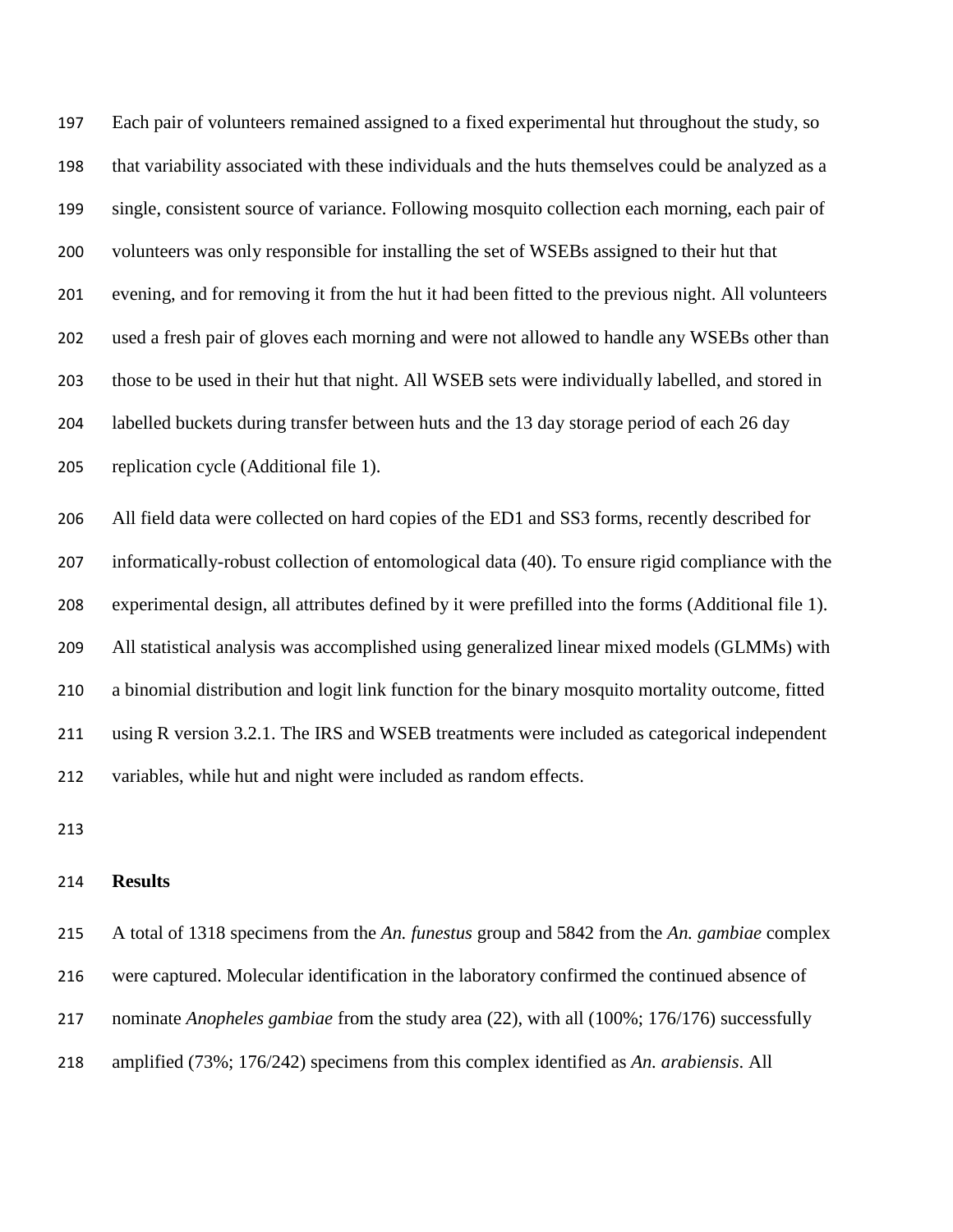WESBs, other than the full negative control, clearly retained mosquitoes within the huts, because this is where the vast majority (>90%) were collected, rather than in the exit traps.

#### *Comparing the impact of WSEBs and IRS upon An. funestus mortality*

222 When used alone, most of the WSEB treatments that included insecticides (8/10) killed similarly

high proportions of *An. funestus* to IRS alone using the same insecticide formulations (Figure

224 2A). For example, mortality for LC plus BA-treated WSEBs alone was indistinguishable from

225 LC IRS alone (P=0.363). The only exceptions amongst the 10 WSEB treatments were those two

with the highest PM dose plus BA and the intermediate PM dose plus LC and BA: Both of these

WSEB treatments alone killed somewhat lower proportions of *An. funestus* than IRS with LC

alone, and a similar but non-significant pattern was observed for comparisons of the same WSEB

treatments alone with PM IRS alone (Figure 2A, Additional file 2). Nonetheless, mortality rates

230 achieved by PM-treated WSEBs alone were consistently high (Figure 2A), regardless of

treatment dosage (P≥0.156), and were statistically indistinguishable from PM IRS alone

232 (P $\geq$ 0.713), even though the lowest WSEB dose per unit area treated was only half that for IRS.

While all the combinations of PM-treated WSEBs with PM IRS resulted in higher mortality than

PM-IRS alone or PM-treated WSEBs alone, none of these contrasts were significant (P≥0.080)

because too few mosquitoes survived either the treated WSEBs alone or IRS alone.

### *Comparing the impact of WSEBs and IRS upon An. arabiensis mortality*

 Overall, insecticide-treated WSEBs either matched or proved superior to IRS when deployed against *An. arabiensis* (Figure 2B, Additional file 2). WSEBs alone treated with LC plus BA 239 achieved similar mortality to IRS alone with the same LC formulation (P=0.345). WSEBs alone treated with the lowest dose of PM achieved similar *An. arabiensis* mortality to IRS alone using

241 twice as much PM per square meter treated (P=0.419). However, increasing the PM treatment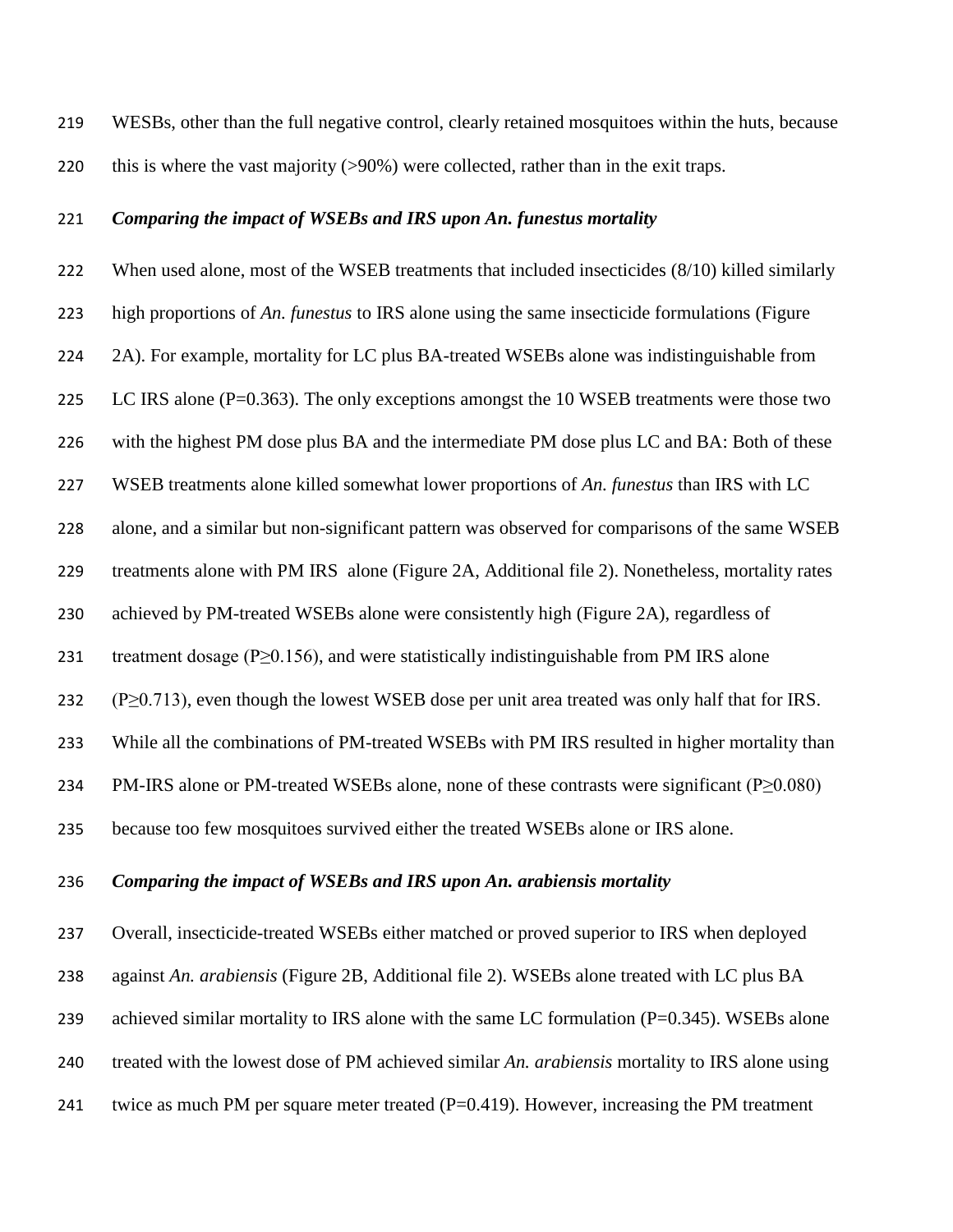242 dosage from 1 to 2 or 4  $g \cdot m^{-2}$  increased the mortality achieved by WSEBs alone (OR [95%CI]  $=2.10$  [1.16, 3.79], P = 0.0139 and 2.34 [1.28, 4.26], P = 0.0055, respectively), although there 244 was no difference between the intermediate and high dosages  $(P=0.758)$ . WSEBs alone with either the intermediate or high PM dosage killed more *An. arabiensis* (Odds ratio (OR) [95% Confidence Interval (CI)] = 5.9 [1.4, 24.3], P=0.0145 and 10.8 [1.6, 74.8], P=0.0157, respectively) than IRS alone, even though the intermediate PM dosage was the same as IRS per square meter treated. Supplementing PM-treated WSEBs with PM IRS did increase *An. arabiensis* mortality for the lowest WSEB dose (OR [95% CI] = 4.8 [1.5, 15.5], P=0.0081), which was half that of IRS per unit area treated. However, supplementary PM IRS did not increase mortality when WSEBs were treated with the same dosage as IRS (P=0.748), or with 252 twice that dosage  $(P=0.429)$ .

#### *Combining PM with BA and LC as WSEB co-treatments*

 Adding BA had no effect on the mortality rates achieved by PM-treated WSEBs alone, for either *An. funestus* (P = 0.393) or *An. arabiensis* (P = 0.424). Supplementing the organophosphate PM plus BA treatment with the irritant pyrethroid LC as a second active ingredient, reduced *An. funestus* mortality rates achieved by WSEBs alone (OR [95% CI] = 0.64 [0.46, 0.89], P = 0.0076), presumably because the irritant properties of LC reduce mosquito contact times with co- treated WSEBS, and therefore exposure to both insecticides. A similar but less dramatic and non-significant trend was observed for *An. arabiensis* (OR [95% CI] = 0.88 [0.73, 1.06], P = 0.174).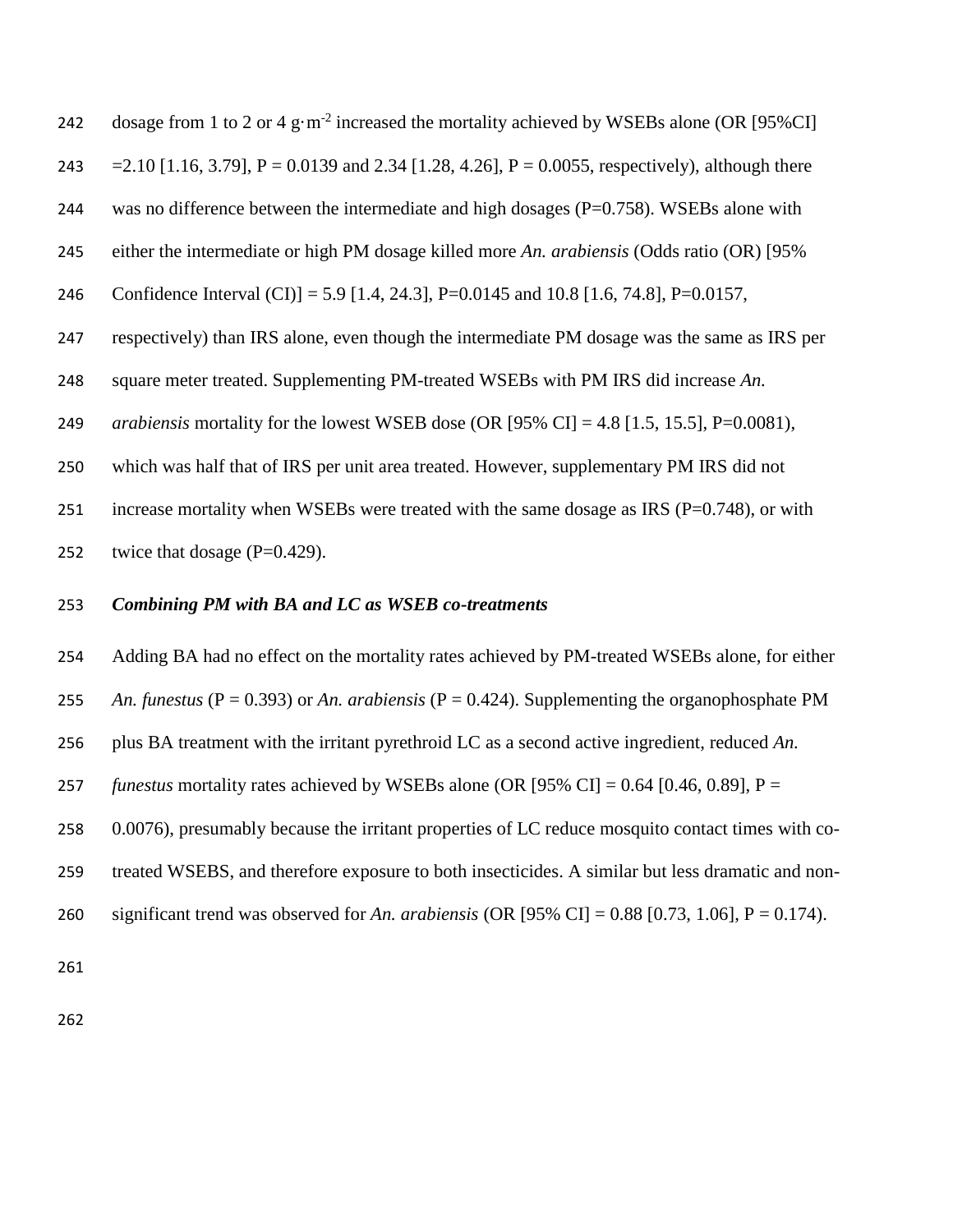#### **Discussion**

 While WSEBs exhibited higher efficacy than IRS against early-exiting *An. arabiensis*, the two delivery formats had similar efficacy against *An. funestus*. The most striking advantage of WSEBs is therefore that it reduced the surface area treated per hut by more than 5-fold. Furthermore, the possibility of co-application with existing BAs that already extend durability of pyrethroids on LLINs [\(36\)](#page-19-2) for up to 3 years [\(41\)](#page-20-0), suggests new opportunities for also reducing reapplication frequency by up to six-fold, relative to IRS. Of course these WSEBs are merely an experimental prototype, which were evaluated in the necessarily homogenous and controlled environment of experimental huts. This short term efficacy study cannot address key issues regarding the potential effectiveness and cost- effectiveness of WSEBs under programmatic operational conditions. It is encouraging that a full set of these WSEBs for these experimental huts, specifically designed to match the dimensions 275 of local houses [\(24\)](#page-18-1), required only 11  $m<sup>2</sup>$  of netting to manufacture, similar to a typical LLIN. 276 However, they had to be carefully hand-tailored with hooks and Velcro<sup>TM</sup> to enable easy daily removal and reinstallation in experimental huts, at a manufacturing labor cost of \$47 per set. More practical and affordable formats for operational use in a diversity of house designs clearly to be developed and rigorously evaluated before WSEBs could be considered for routine, programmatic deployment by national programs. Nevertheless, the potential of this approach merits consideration, even if only speculatively at his 282 early stage. For example, it takes almost an entire 833ml bottle of the  $0.3 \text{ g} \cdot \text{ml}^{-1}$  PM formulation used here, costing almost \$24, to protect just one typical rural Tanzanian house against perennial

285 ideal recommended dose of 2  $g·m<sup>-2</sup>$ . By comparison, a house of equivalent size with WSEBs

284 transmission for one year, through two IRS treatments of its internal surfaces  $(60 \text{ m}^2 (24))$  $(60 \text{ m}^2 (24))$  $(60 \text{ m}^2 (24))$  at the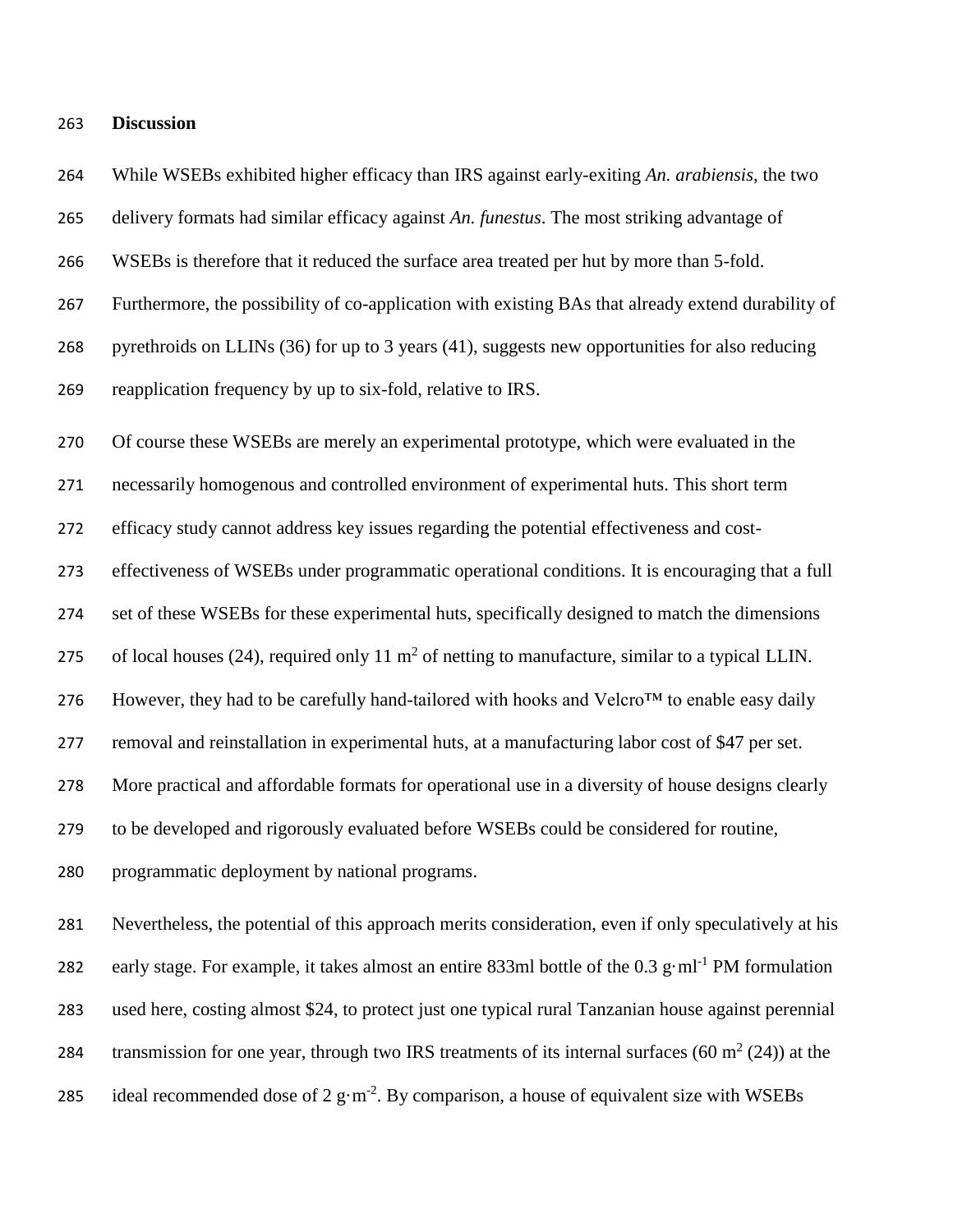| 286 | installed could be treated with the same insecticide at the same dosage per square meter of         |
|-----|-----------------------------------------------------------------------------------------------------|
| 287 | treated netting for only \$2.15. While greater quantities of BA may be required than applied here   |
| 288 | (42), if it were to extend the life of PM on netting to the same extent as LC, and the physical     |
| 289 | structure of WSEBs themselves were also to last that long in real houses under normal               |
| 290 | operational conditions, they could potentially provide up to 3 years of protection for only \$0.72  |
| 291 | per annum in recurrent insecticide procurement costs. Scale up nationally in Tanzania would cost    |
| 292 | only \$4.8M for insecticide procurement, so even a combination of three similarly expensive         |
| 293 | complementary insecticides would be affordable to the national program at <\$15M annually.          |
| 294 | Corresponding global costs would be <\$1.2B annually for such a triple cocktail.                    |
| 295 | While these insecticide cost estimates are entirely speculative, assume that BA will be equally     |
| 296 | efficacious for extending the longevity of PM, and do not consider costs of netting installation or |
| 297 | maintenance, they do illustrate the potential economic benefits that could be accrued by            |
| 298 | optimizing WSEB deployment formats, netting materials and treatment formulations. More              |
| 299 | importantly, such reduced insecticide requirements might make rational resistance management        |
| 300 | (8) both feasible and affordable with existing budgets and off-the-shelf insecticide products.      |
| 301 | Also, the observation that supplementing PM-treated WSEBs with the irritant pyrethroid LC           |
| 302 | reduced mortality rates of An. funestus, which were strongly resistant to pyrethroids but not       |
| 303 | organophosphates (27), suggests WSEBs could be used as an affordable format with which to           |
| 304 | field-test the theory that such combinations might select for restored pyrethroid susceptibility    |
| 305 | (37). The underlying assumption of this hypothesis is that physiological susceptibility and         |
| 306 | behavioral responsiveness to pyrethroids are genetically linked, so that insecticide combinations   |
| 307 | like the LC-PM mixture used here would selectively kill insects that are both resistant and non-    |
| 308 | responsive to pyrethroids. The case for assuming physiological susceptibility and behavioral        |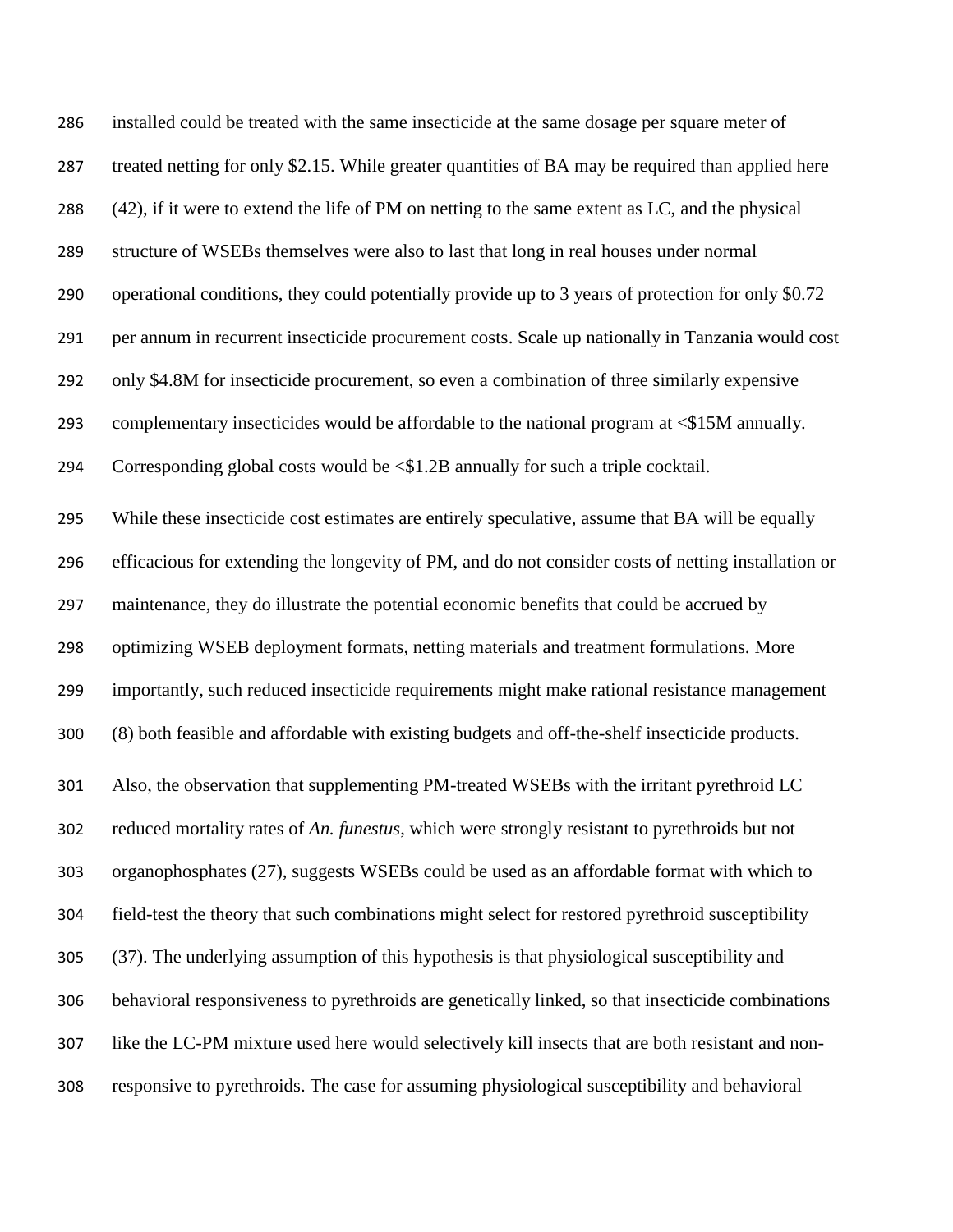responsiveness are at least phenotypically associated has recently been strengthened by laboratory studies of *Culex quinquefasciatus*, demonstrating that four different pyrethroid- resistant field populations were all less responsive to the irritant properties of permethrin than a fully-susceptible laboratory colony [\(43\)](#page-20-2). These empirical studies [\(43\)](#page-20-2) also suggest grounds for optimism regarding the recent theory that combining recently-developed low-technology emanators for airborne pyrethroid vapor [\(44,](#page-20-3) [45\)](#page-20-4) with complementary non-pyrethroid indoor control measures like IRS, WSEBs or alternative technologies such as eave tubes [\(46-48\)](#page-20-5) and entry traps [\(49\)](#page-20-6), could also co-select for physiological susceptibility and behavioral responsiveness to pyrethroids generally [\(50\)](#page-20-7). Nevertheless, genetic linkage between physiological susceptibility and behavioural responsiveness to pyrethroids remains to be demonstrated. Also, both of the mathematical models predicting restoration of these preferred traits [\(37,](#page-19-3) [50\)](#page-20-7), by definition, merely illustrate the plausibility of these hypotheses in mathematically explicit terms. Alternatively, it is also possible that selection for physiological resistance to both insecticides may be exacerbated by reducing contact exposure to sub-lethal levels. So while the potential benefits and risks of combining irritant pyrethroids with non- irritant insecticides from complementary classes remain to be satisfactorily assessed, the results presented here suggest that WSEBs may be a potentially scalable delivery format with which to test these hypotheses empirically through large-scale field studies. Changing deployment format for existing IRS formulations could also eliminate the need to

 apply them in potentially hazardous aerosol form. While handling insecticides is always associated with some risks, so protective clothing, eyewear and breathing apparatus might be required, WSEBs may be impregnated by simply dipping in an aqueous suspension, similarly to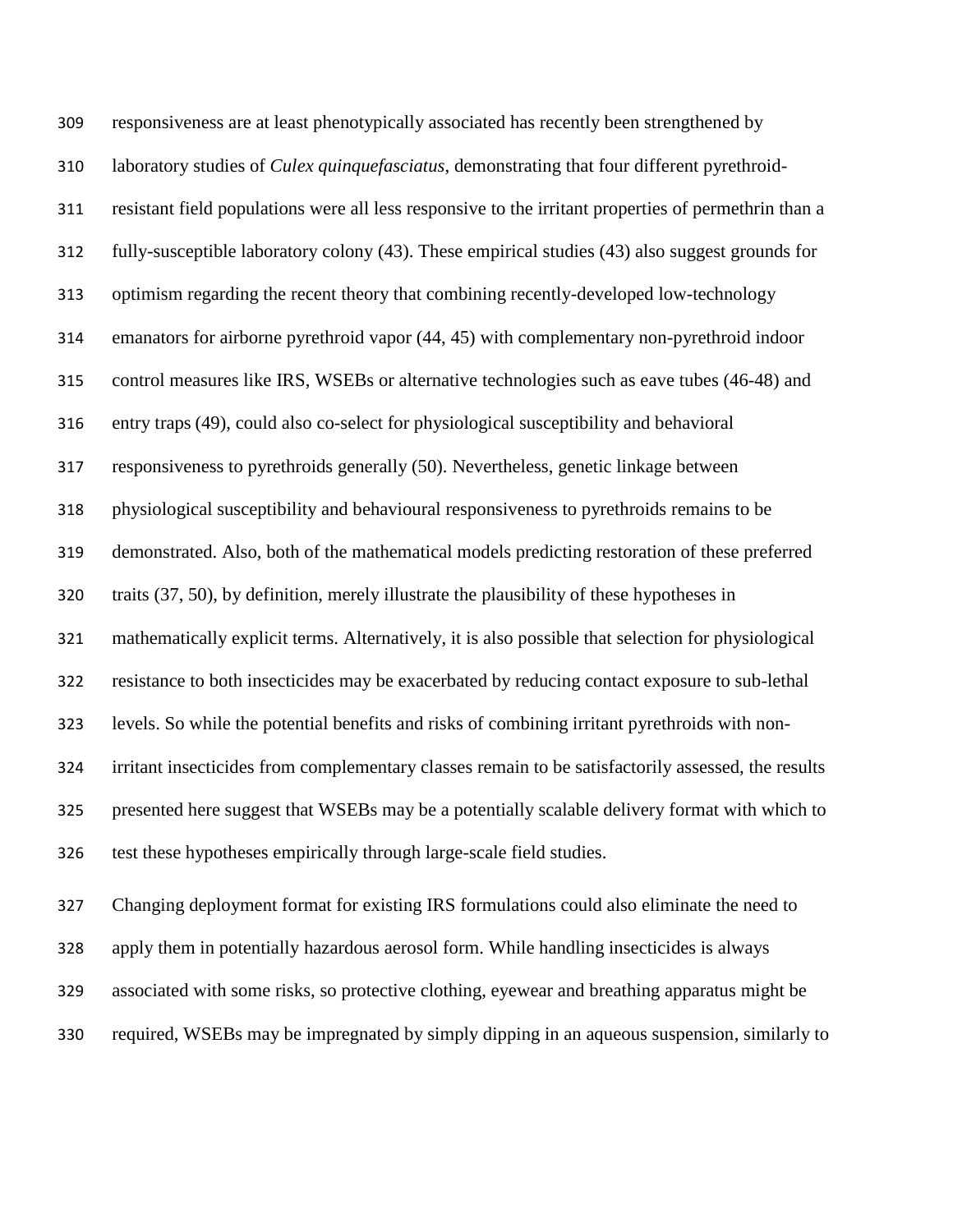bed nets. WSEB deployment formats might therefore allow national programs to develop and

manage their vector control platforms more flexibly than IRS.

- 
- 

#### **Acknowledgements**

- We thank Prof John Vontas and Prof Hilary Ranson for their critical comments upon the
- manuscript. Financial support for this study was kindly provided by the European Union through
- the Seventh Framework Program (FP7/2007-2013 Grant agreement 265660). FOO is also
- supported by a Wellcome Trust Intermediate Research Fellowship (Grant number:

### WT102350/Z/13/Z).

#### **Biographical Sketch**

Dr Killeen is a Reader at the Liverpool School of Tropical Medicine, who has been based at the

Ifakara Health Institute (IHI) in Tanzania for the last 14 years. He works on a variety of basic

and applied aspects of malaria transmission control, especially vector control, with a strong

emphasis upon developing new interventions and capacity strengthening at individual, systems

and institutional levels.

## **References**

<span id="page-15-0"></span> 1. Bhatt S, Weiss DJ, Cameron E, Bisanzio D, Mappin B, Dalrymple U, et al. The effect of malaria control on *Plasmodium falciparum* in Africa between 2000 and 2015. Nature. 2015;526:207–11.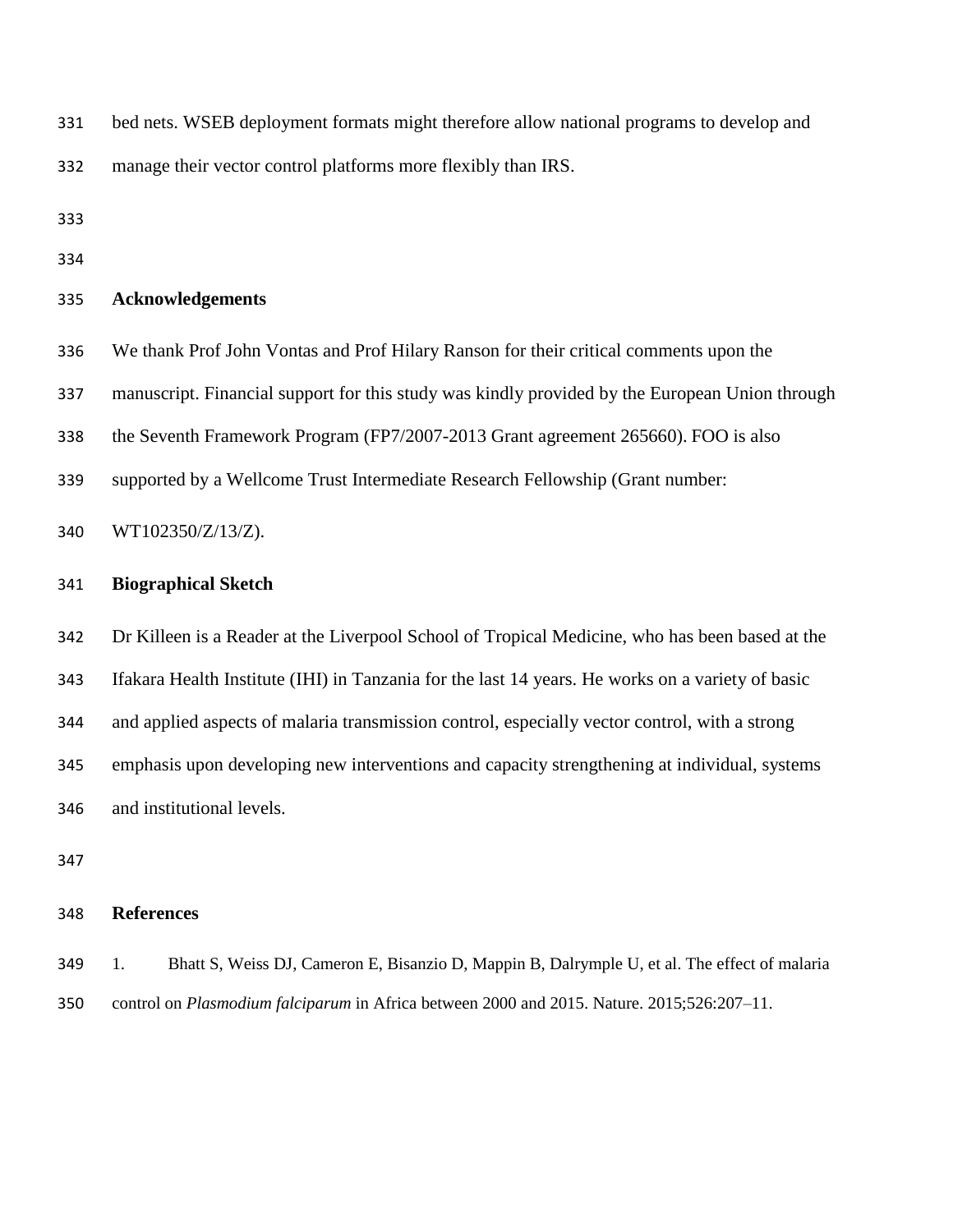<span id="page-16-0"></span>2. World Health Organization-United Nations Children's Fund. Achieving the Malaria MDG Target:

 Reversing the Incidence of Malaria 2000–2015. Geneva (Switzerland): World Health Organization and the United Nations Children's Fund; 2015; 32 p.

<span id="page-16-1"></span> 3. Hawley WA, Phillips-Howard PA, ter Kuile FO, Terlouw DJ, Vulule JM, Ombok M, et al. Community-wide effects of permethrin-treated bednets on child mortality and malaria morbidity in western Kenya. Am J Trop Med Hyg. 2003;68 (Supplement 4):121-7.

<span id="page-16-7"></span> 4. Killeen GF, Smith TA, Ferguson HM, Mshinda H, Abdulla S, Lengeler C, et al. Preventing childhood malaria in Africa by protecting adults from mosquitoes with insecticide-treated nets. PLoS Med. 2007;4:e229.

 5. World Health Organization. Insecticide treated mosquito nets: A position statement. Geneva: Global Malaria Programme; World Health Organization; 2007; 10 p.

<span id="page-16-2"></span>6. Hemingway J, Ranson H, Magill A, Kolaczinski J, Fornadel C, Gimnig J, et al. Averting a

malaria disaster: will insecticide resistance derail malaria control? Lancet. 2016;387:1785-8.

<span id="page-16-3"></span>7. Ranson H, Lissenden N. Insecticide resistance in African *Anopheles* mosquitoes: A worsening

situation that needs urgent action to maintain malaria control. Trends Parasitol. 2016;32:187-96.

<span id="page-16-4"></span>8. World Health Organization. Global plan for insecticide resistance management in malaria vectors

(GPIRM). Geneva: Global Malaria Control Programme; 2012; 130 p.

<span id="page-16-5"></span>9. Chanda E, Mzilahowa T, Chipwanya J, Mulenga S, Ali D, Troell P, et al. Preventing malaria

transmission by indoor residual spraying in Malawi: grappling with the challenge of uncertain

sustainability. Malar J. 2015;14:254.

<span id="page-16-6"></span> 10. World Health Organization. World Malaria Report 2015. Geneva: World Health Organization; 2015; 243 p.

11. Oxborough R. Trends in US President's Malaria Initiative-funded indoor residual spray coverage

and insecticide choice in sub-Saharan Africa (2008–2015): urgent need for affordable, long-lasting

insecticides Malar J. 2016;15:146.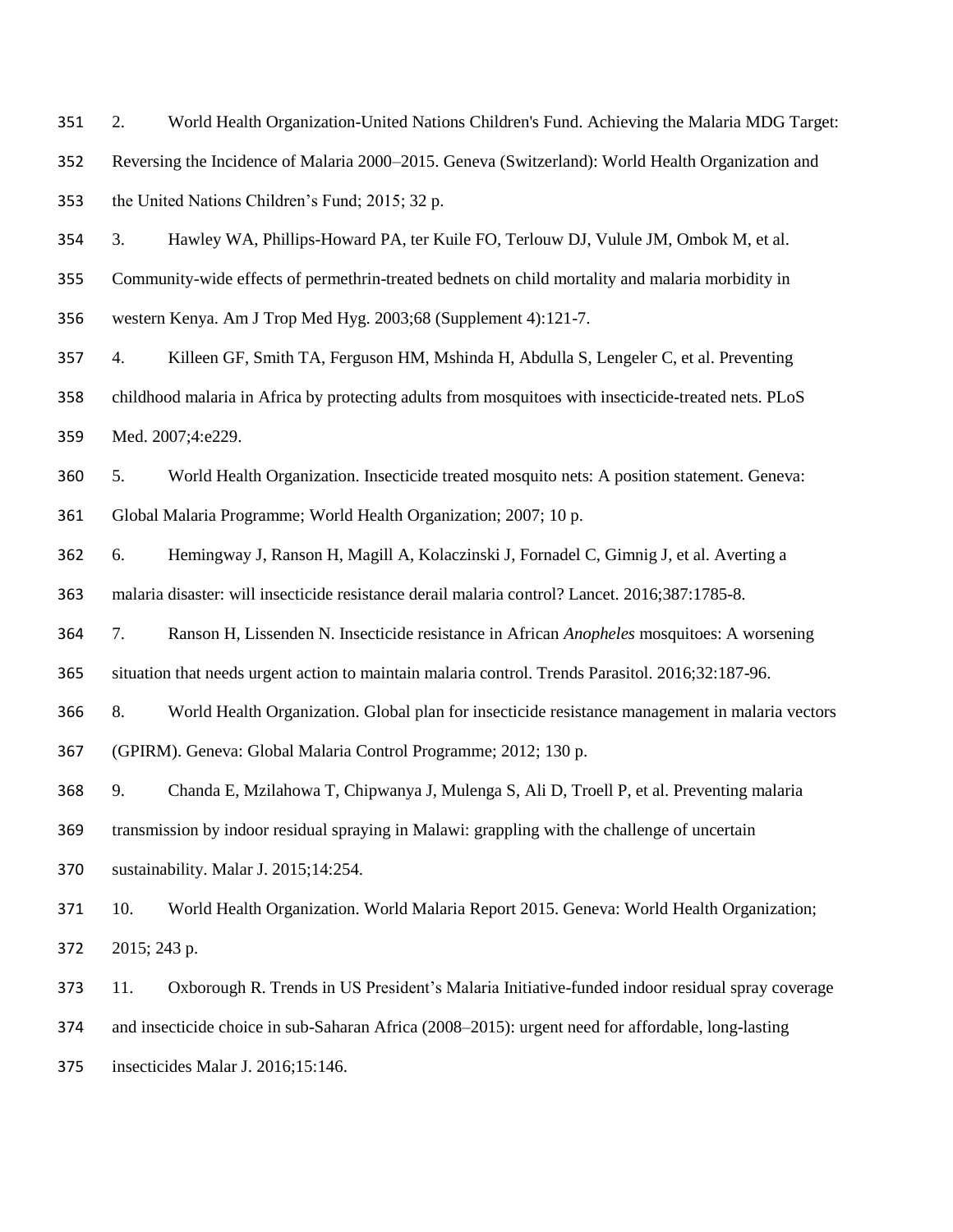<span id="page-17-0"></span> 12. World Health Organization. World Malaria Report 2014. Geneva: World Health Organization; 2014; 227.

<span id="page-17-1"></span> 13. Hemingway J, Shretta R, Wells TN, Bell D, Djimde AA, Achee N, et al. Tools and strategies for malaria control and elimination: What do we need to achieve a grand convergence in malaria? PLoS Biol. 2016;14:e1002380.

<span id="page-17-2"></span> 14. Killeen GF. Characterizing, controlling and eliminating residual malaria transmission. Malar J. 2014;13:330.

15. Durnez L, Coosemans M. Residual transmission of malaria: an old issue for new approaches.

2013. In: *Anopheles* mosquitoes – New insights into malaria vectors [Internet]. Rijeka: Intech; p. 671-

704.

<span id="page-17-5"></span>16. World Health Organization. Guidance Note-Control of residual malaria parasite transmission.

World Health Organization Global Malaria Programme; 2014; 5 p.

<span id="page-17-3"></span> 17. Killeen GF, Chitnis N. Potential causes and consequences of behavioural resilience and resistance in malaria vector populations: a mathematical modelling analysis. Malar J. 2014;13:97.

<span id="page-17-4"></span>18. Killeen GF, Govella NJ, Lwetoijera DW, Okumu FO. Most outdoor malaria transmission by

behaviourally-resistant *Anopheles arabiensis* is mediated by mosquitoes that have previously been inside

houses. Malar J. 2016;15:225.

<span id="page-17-6"></span> 19. Govella NJ, Chaki PP, Killeen GF. Entomological surveillance of behavioural resilience and resistance in residual malaria vector populations. Malar J. 2013;12:124.

<span id="page-17-7"></span>20. Tusting LS, Ippolito MM, Willey BA, Kleinschmidt I, Dorsey G, Gosling RD, et al. The evidence

for improving housing to reduce malaria: a systematic review and meta-analysis. Malar J. 2015;14:209.

<span id="page-17-8"></span>21. Killeen GF, Chitnis N, Moore SJ, Okumu FO. Target product profile choices for intra-domiciliary

malaria vector control pesticide products: repel or kill? Malar J. 2011;10:207.

<span id="page-17-9"></span>22. Killeen GF, Seyoum A, Sikaala CH, Zomboko AS, Gimnig JE, Govella NJ, et al. Eliminating

malaria vectors. Parasit Vectors. 2013;6:172.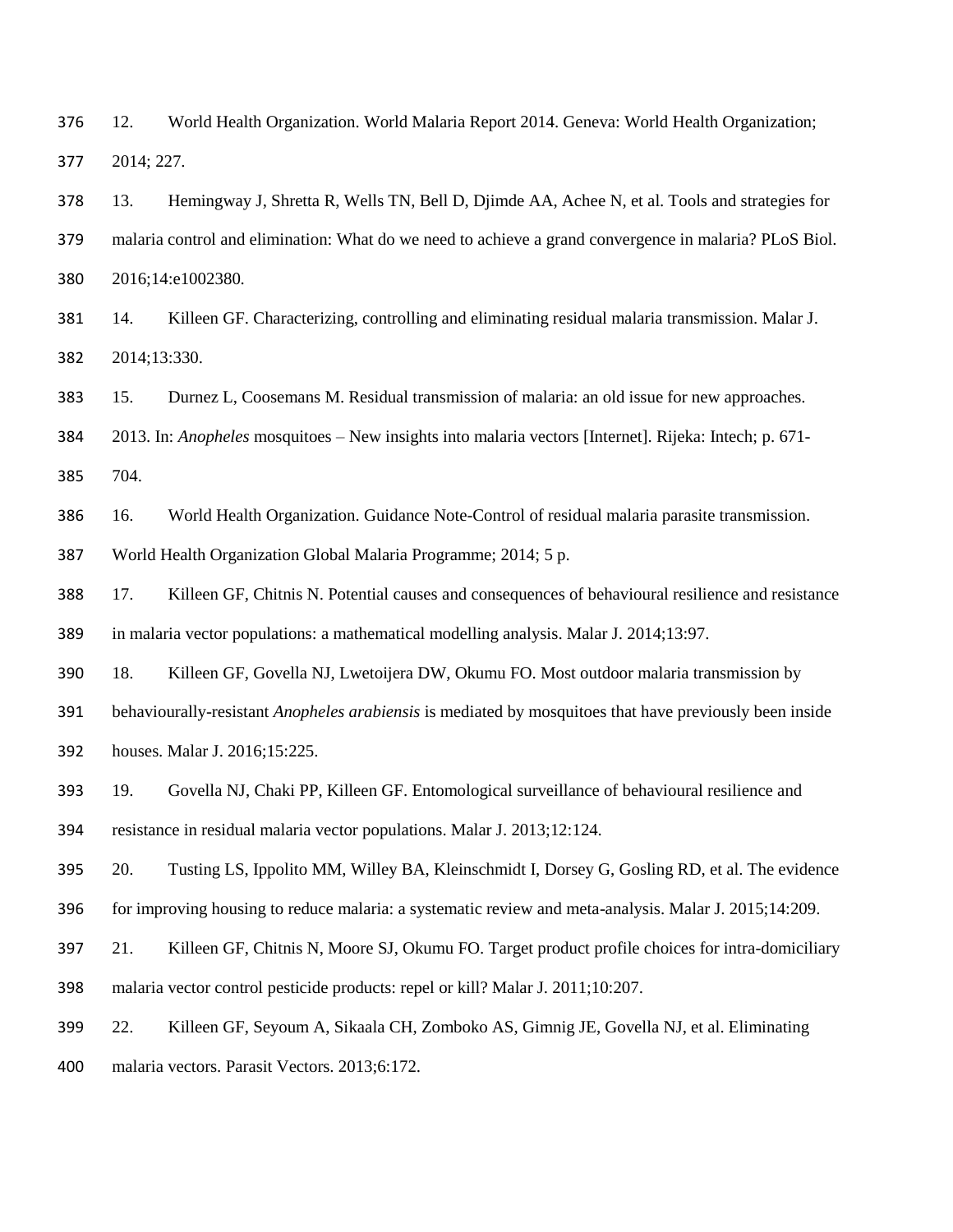<span id="page-18-0"></span>23. Smith A, Hudson JE. A modification to an experimental hut to reduce mosquito eaves egress.

Geneva: World Health Organization; 1972; WHO/MAL/72.775 and WHO/VBC/72.356; 6 p.

<span id="page-18-1"></span>24. Okumu FO, Moore J, Mbeyela E, Sherlock M, Sangusangu R, Ligamba G, et al. A modified

experimental hut design for studying responses of disease-transmitting mosquitoes to indoor

- interventions: the Ifakara experimental huts. PLoS One. 2012;7:e30967.
- <span id="page-18-2"></span>25. Service MW, Silver P. Experimental hut techniques. Mosquito ecology-Field sampling methods.
- 2nd ed. New York: John Wiley and Sons; 2008. p. 1425-44.
- <span id="page-18-3"></span>26. Mnyone LL, Lyimo IN, Lwetoijera DW, Mpingwa MW, Nchimbi N, Hancock PA, et al.
- Exploiting the behaviour of wild malaria vectors to achieve high infection with fungal biocontrol agents.
- Malar J. 2012;11:87.
- <span id="page-18-4"></span>27. Lwetoijera DW, Harris C, Kiware SS, Dongus S, Devine GJ, McCall PJ, et al. Increasing role of

*Anopheles funestus* and *Anopheles arabiensis* in malaria transmission in the Kilombero Valley, Tanzania.

Malar J. 2014;13:331.

<span id="page-18-5"></span>28. Okumu FO, Kiware SS, Moore SJ, Killeen GF. Mathematical evaluation of community level

impact of combining bed nets and indoor residual spraying upon malaria transmission in areas where the

main vectors are *Anopheles arabiensis* mosquitoes. Parasit Vectors. 2013;6:17.

<span id="page-18-6"></span>29. Okumu FO, Mbeyela E, Ligamba G, Moore J, Ntamatungiro AJ, Kavishe DR, et al. Comparative

evaluation of combinations of long lasting insecticidal nets and indoor residual spraying, relative to either

method alone, for malaria vector control in an area dominated by *Anopheles arabiensis*. Parasit Vectors.

2013;6:46.

<span id="page-18-7"></span>30. Massue DJ, Kisinza WN, Malongo BB, Mgaya CS, Bradley J, Moore JD, et al. Comparative

 performance of three experimental hut designs for measuring malaria vector responses to insecticides in Tanzania. Malar J. 2016;15:165.

<span id="page-18-8"></span>31. World Health Organization. Guidelines for testing mosquito adulticides for indoor residual

spraying and treatment of mosquito nets. Geneva, Switzerland: World Health Organization; 2006; 60 p.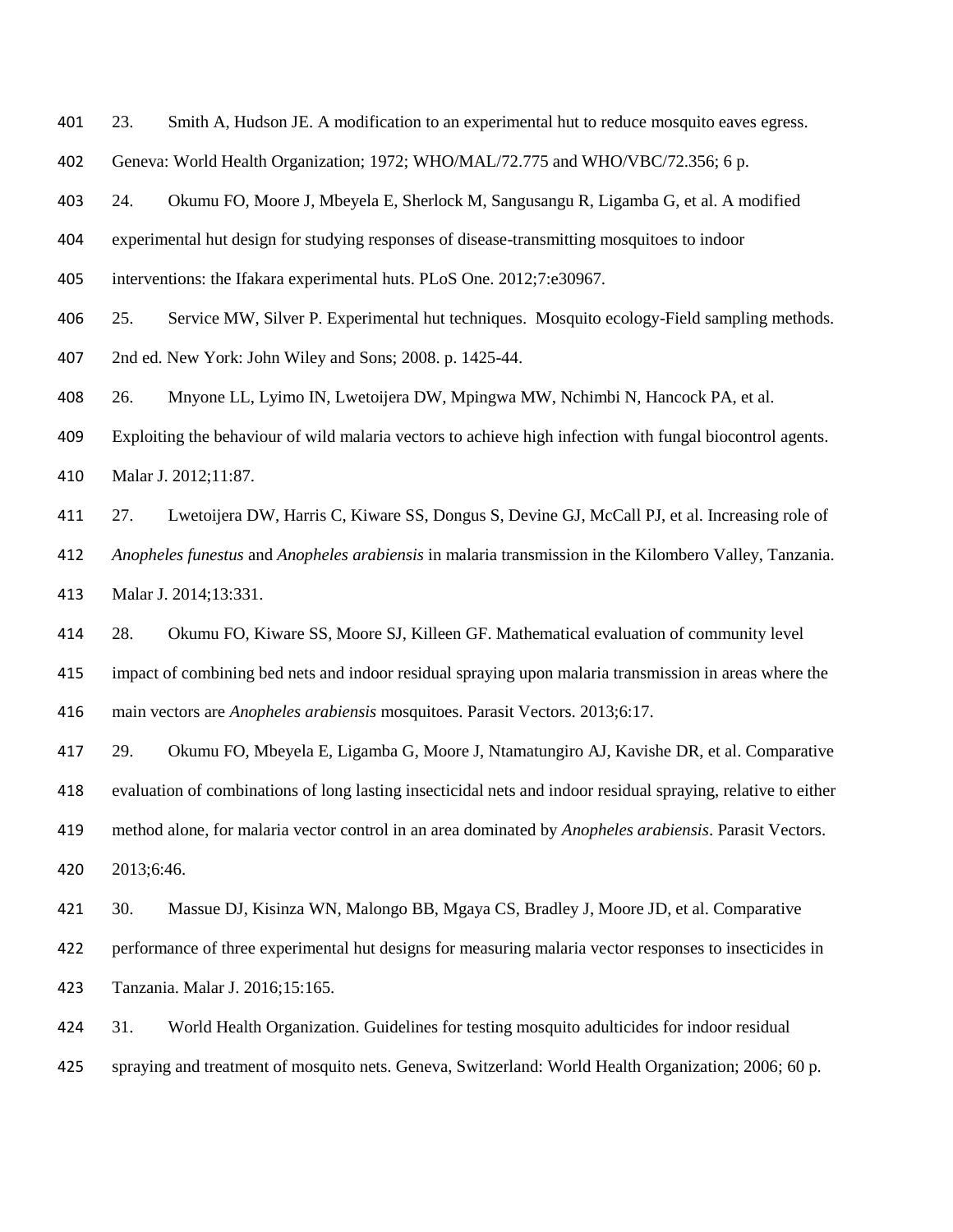<span id="page-19-0"></span> 32. World Health Organization. An operational manual for indoor residual spraying (IRS) for malaria transmission control and elimination. Geneva: World Health Organization; 2015; 125 p.

<span id="page-19-1"></span>33. Rowland M, Boko P, Odjo A, Asidi A, Akogbeto M, N'Guessan R. A new long-lasting indoor

residual formulation of the organophosphate insecticide pirimiphos methyl for prolonged control of

pyrethroid-resistant mosquitoes: an experimental hut trial in benin. PLoS One. 2013;8:e69516.

34. Oxborough RM, Kitau J, Jones R, Feston E, Matowo J, Mosha FW, et al. Long-lasting control of

 *Anopheles arabiensis* by a single spray application of micro-encapsulated pirimiphos-methyl (Actellic® 300 CS). Malar J. 2014;13:37.

35. Chanda E, Chanda J, Kandyata A, Phiri FN, Muzia L, Haque U, et al. Efficacy of Actellic 300

CS, pirimiphos methyl, for indoor residual spraying in areas of high vector resistance to pyrethroids and

- carbamates in Zambia. J Med Entomol. 2013;50:1275-81.
- <span id="page-19-2"></span>36. Tungu PK, Malima R, Mosha FW, Lyimo I, Maxwell C, Kaur H, et al. Evaluation of Icon Maxx,

a long-lasting treatment kit for mosquito nets: experimental hut trials against anopheline mosquitoes in

Tanzania. Malar J. 2015;14:225.

<span id="page-19-3"></span>37. White MT, Lwetoijera D, Marshall J, Caron-Lormier G, Bohan DA, Denholm I, et al. Negative

cross resistance mediated by co-treated bed nets: a potential means of restoring pyrethroid-susceptibility

- to malaria vectors. PLoS One. 2014;9:e95640.
- <span id="page-19-4"></span>38. Maia MF, Robinson A, John AN, Mgando J, Simfukwe E, Moore SJ. Comparison of the CDC
- Backpack aspirator and the Prokopack aspirator for sampling indoor- and outdoor-resting mosquitoes in
- southern Tanzania. Parasit Vectors. 2011;4:124.
- <span id="page-19-5"></span> 39. Scott JA, Brogdon WG, Collins FH. Identification of single specimens of the *Anopheles gambiae* complex by the polymerase chain reaction. Am J Trop Med Hyg. 1993;49:520-9.
- <span id="page-19-6"></span>40. Kiware SS, Russell TL, Mtema ZJ, Malishee AD, Chaki P, Lwetoijera D, et al. A generic schema
- and data collection forms applicable to diverse entomological studies of mosquitoes. Source Code Biol
- Med. 2016;11:4.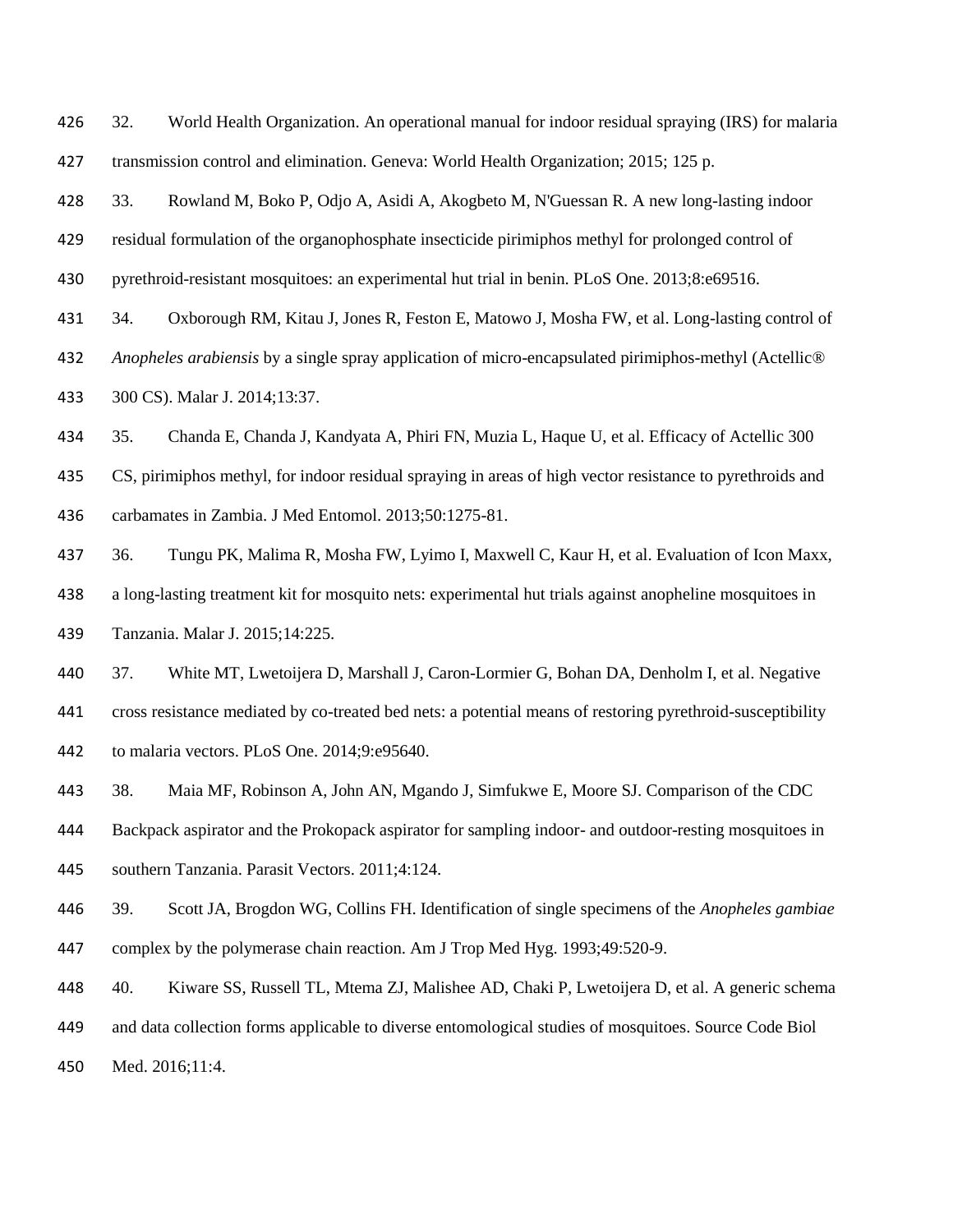<span id="page-20-0"></span> 41. World Health Organization. Guidelines for monitoring the durability of long-lasting insecticidal mosquito nets under operational conditions. Geneva: World Health Organization; 2011; 32 p.

<span id="page-20-1"></span>42. Barnett D, Silverthorne LA, inventors; Syngenta Ltd., assignee. Improved insecticidal textile

material. World Intellectual Property Organization; WO 2007/036710 A2; 2007; 15 p.

- <span id="page-20-2"></span>43. Boonyuan W, Bangs MJ, Grieco JP, Tiawsirissup S, Prabaripai A, Chareonviriyaphap T. Excito-
- repellent responses between *Culex quinquefasciatus* permethrin susceptible and resistant mosquitoes. J

Insect Behav. 2016;29:415-31.

<span id="page-20-3"></span>44. Ogoma SB, Ngonyani H, Simfukwe ET, Mseka A, Moore J, Killeen GF. Spatial repellency of

transfluthrin-treated hessian strips against laboratory-reared *Anopheles arabiensis* mosquitoes in a semi-

field tunnel cage. Parasit Vectors. 2012;5:54.

<span id="page-20-4"></span>45. Govella NJ, Ogoma SB, Paliga J, Chaki PP, Killeen G. Impregnating hessian strips with the

volatile pyrethroid transfluthrin prevents outdoor exposure to vectors of malaria and lymphatic filariasis

in urban Dar es Salaam, Tanzania. Parasit Vectors. 2015;8:322.

<span id="page-20-5"></span> 46. Knols BG, Farenhorst M, Andriessen R, Snetselaar J, Suer RA, Osinga AJ, et al. Eave tubes for malaria control in Africa: an introduction. Malar J. 2016;15(1):404.

47. Sternberg ED, Ng'habi KR, Lyimo IN, Kessy ST, Farenhorst M, Thomas MB, et al. Eave tubes

 for malaria control in Africa: initial development and semi-field evaluations in Tanzania. Malar J. 2016;15:447.

48. Waite JL, Lynch PA, Thomas MB. Eave tubes for malaria control in Africa: a modelling

assessment of potential impact on transmission. Malar J. 2016;15:449.

<span id="page-20-6"></span>49. Diabate A, Bilgo E, Dabire RK, Tripet F. Environmentally friendly tool to control mosquito

- populations without risk of insecticide resistance: the Lehmann's funnel entry trap. Malar J. 2013;12:196.
- <span id="page-20-7"></span>50. Lynch PA, Boots M. Using evolution to generate sustainable malaria control with spatial

repellents. eLife. 2016;5:e15416.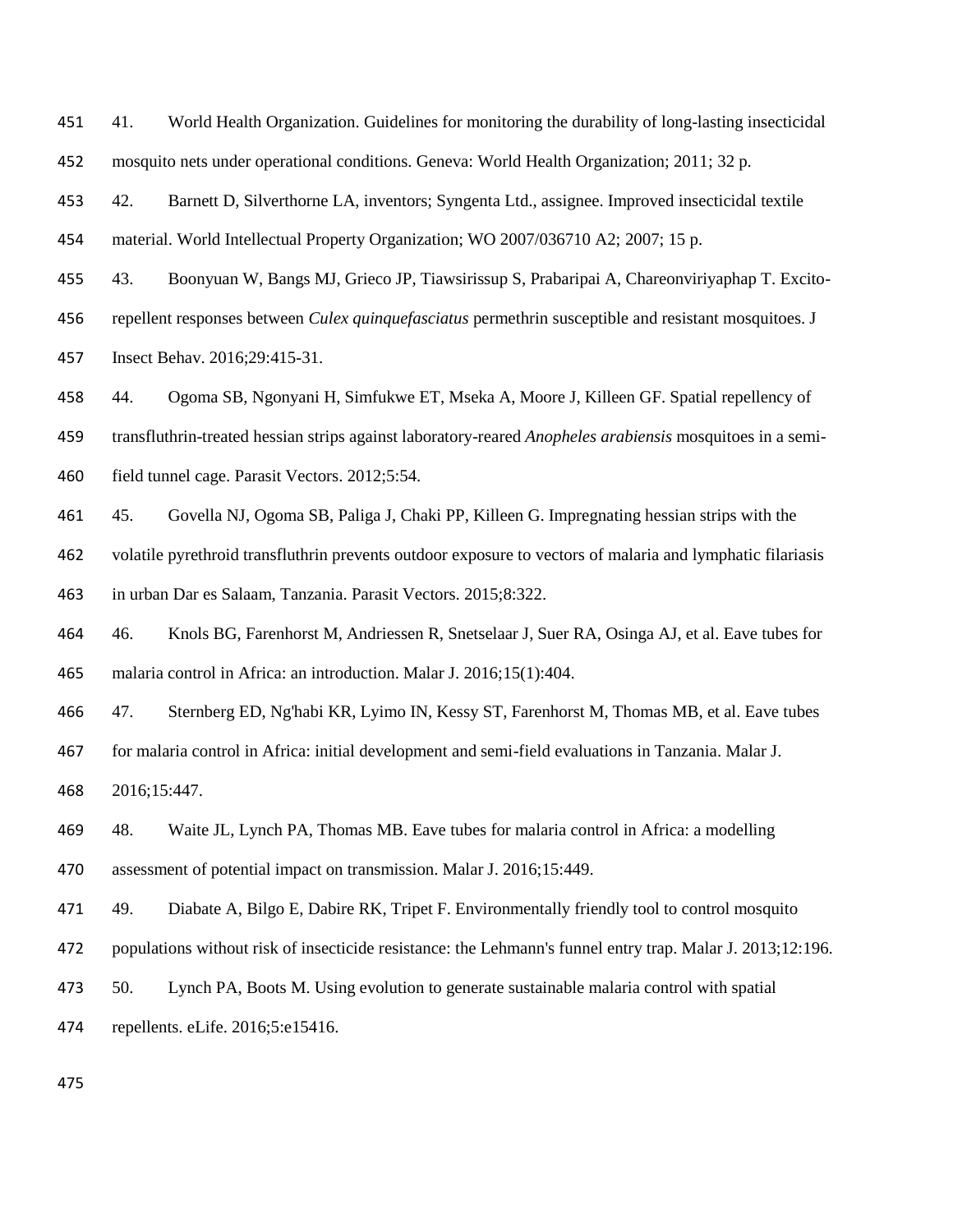| 477 | <b>Additional file 1.</b> The 26-day schedule applied to complete one full replicate of evaluation for    |
|-----|-----------------------------------------------------------------------------------------------------------|
| 478 | duplicates of the 13 treatments of window screens and eave baffles (WSEBs), by rotating them              |
| 479 | through all of the 13 pre-sprayed experimental huts.                                                      |
| 480 |                                                                                                           |
| 481 | <b>Additional file 2.</b> Detailed tables describing the estimated mortality rates of both malaria vector |
| 482 | species in houses with each of the 39 combinations of treatments for indoor residual spraying             |
| 483 | (IRS) and window screens plus eave baffles (WSEB), as well as the odds ratios, 95% confidence             |
| 484 | intervals and significance levels for contrasts between each of these WSEB treatments alone and           |
| 485 | each other and either of the IRS treatments alone.                                                        |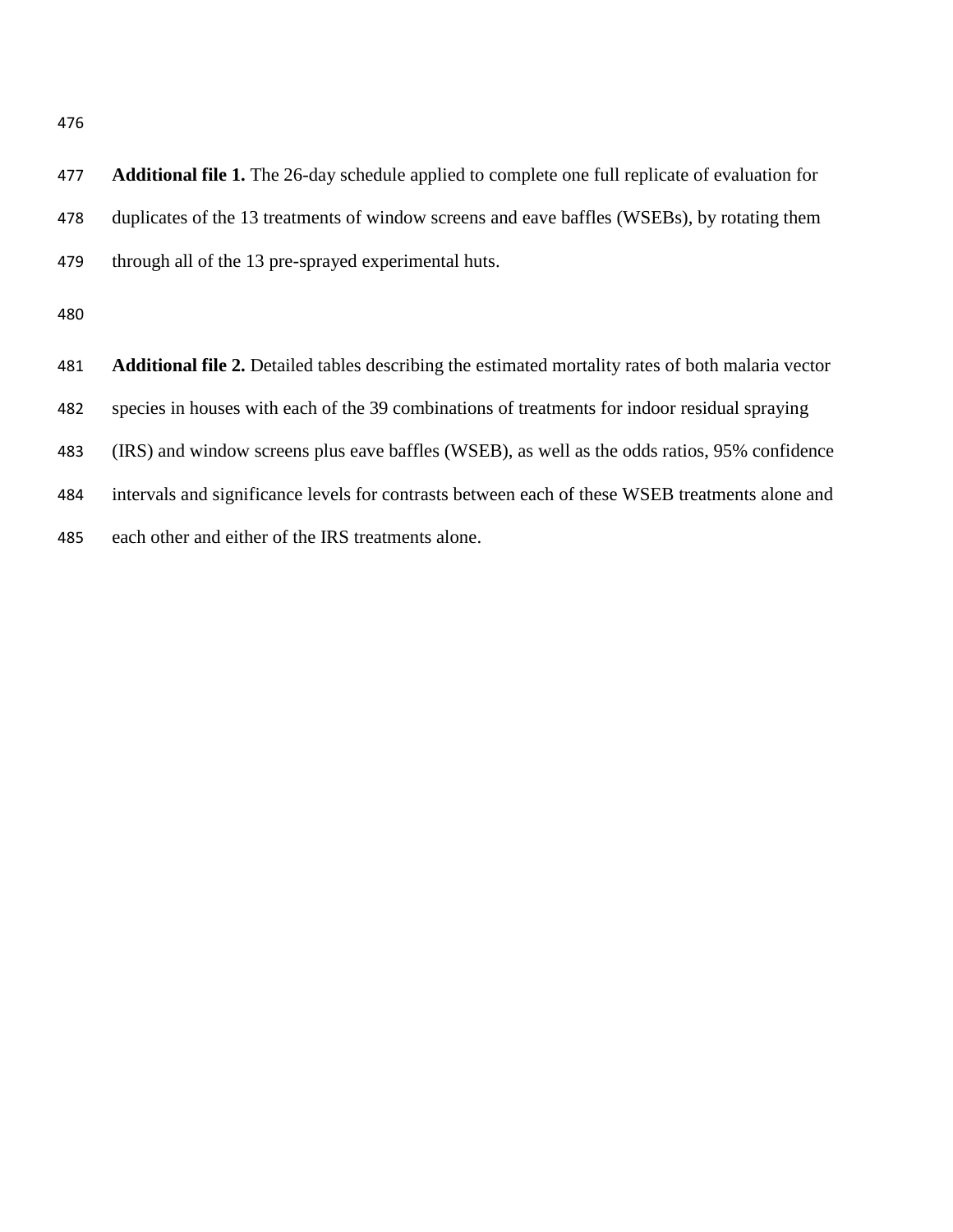| 486 | Table 1. A summary of the thirteen different window screening and eave baffle (WSEB) treatments which were rotated through                                    |
|-----|---------------------------------------------------------------------------------------------------------------------------------------------------------------|
| 487 | experimental huts with three different indoor residual spray (IRS) treatments. IRS treatments of the experimental huts comprized                              |
| 488 | either lambda-cyhalothin (LC: 30 mg·m <sup>-2</sup> in 4 huts), pirimiphos-methyl (PM: 2 g·m <sup>-2</sup> in 4 huts), or the negative control (Water diluent |
| 489 | only: 5 huts), applied to all inner surfaces of the walls and ceilings. Note that all dosages described herein are per square meter of                        |
| 490 | treated netting (WSEBs) or wall and ceiling surface (IRS), so that these can be directly compared in terms of lethality and cost per unit                     |
| 491 | area treated. The 26-day schedule applied to complete one full replicate of evaluation for duplicates of these 13 treatments, by rotating                     |
| 492 | them through all 13 IRS-treated experimental huts, is detailed in additional file 1.                                                                          |

| Number | Description                                            | Eaves baffled |                | Windows        | Treatment of window screen and eave baffle (WSEB) netting |                                    |                              |
|--------|--------------------------------------------------------|---------------|----------------|----------------|-----------------------------------------------------------|------------------------------------|------------------------------|
|        |                                                        | Entrances     | Exits          | screened       | Lambda-cyhalothrin<br>$(LC: mg·m-2)$                      | Pirimiphos-methyl<br>$(PM: g·m-2)$ | <b>Binding Agent</b><br>(BA) |
|        | Full negative control: No trapping or insecticide      | Yes           | N <sub>o</sub> | N <sub>o</sub> | $\overline{0}$                                            | $\overline{0}$                     | N <sub>o</sub>               |
|        | Partial negative control: Trapping without insecticide | Yes           | Yes            | Yes            | $\overline{0}$                                            | $\boldsymbol{0}$                   | N <sub>o</sub>               |
| 3      | Partial negative control: Trapping without insecticide | Yes           | Yes            | Yes            | $\Omega$                                                  | $\theta$                           | Yes                          |
| 4      | Trapping plus long-lasting LC+BA treatment             | Yes           | Yes            | Yes            | 55                                                        | $\theta$                           | Yes                          |
| 5      |                                                        | Yes           | Yes            | Yes            | $\Omega$                                                  |                                    | N <sub>o</sub>               |
| O      | Trapping plus varying dose PM treatments               | Yes           | Yes            | Yes            | 0                                                         |                                    | N <sub>o</sub>               |
|        |                                                        | Yes           | Yes            | Yes            | $\theta$                                                  |                                    | N <sub>o</sub>               |
| 8      |                                                        | Yes           | Yes            | Yes            | $\theta$                                                  |                                    | Yes                          |
| 9      | Trapping plus varying dose PM treatments with BA       | Yes           | Yes            | Yes            |                                                           |                                    | Yes                          |
| 10     |                                                        | Yes           | Yes            | Yes            | $\Omega$                                                  |                                    | Yes                          |
| 11     |                                                        | Yes           | Yes            | Yes            | 55                                                        |                                    | Yes                          |
| 12     | Trapping plus varying dose PM treatments with<br>BA+LC | Yes           | Yes            | Yes            | 55                                                        |                                    | <b>Yes</b>                   |
| 13     |                                                        | Yes           | Yes            | Yes            | 55                                                        |                                    | Yes                          |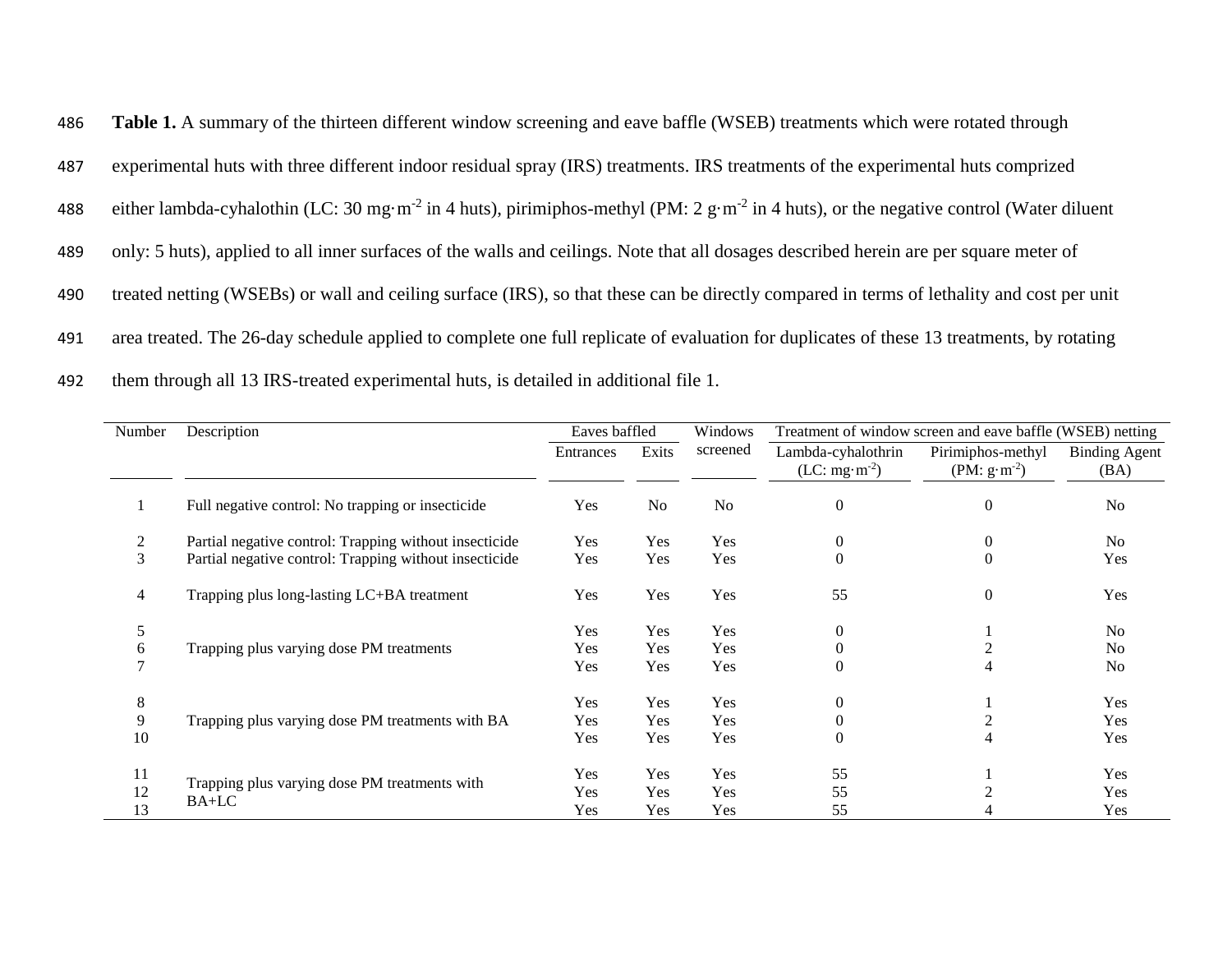# 493 **Figure legends**



495 **Figure 1.** Design (**A**) and mechanism of action (**B**) of insecticide-treated window screens and 496 eave baffles (WSEBs).

497